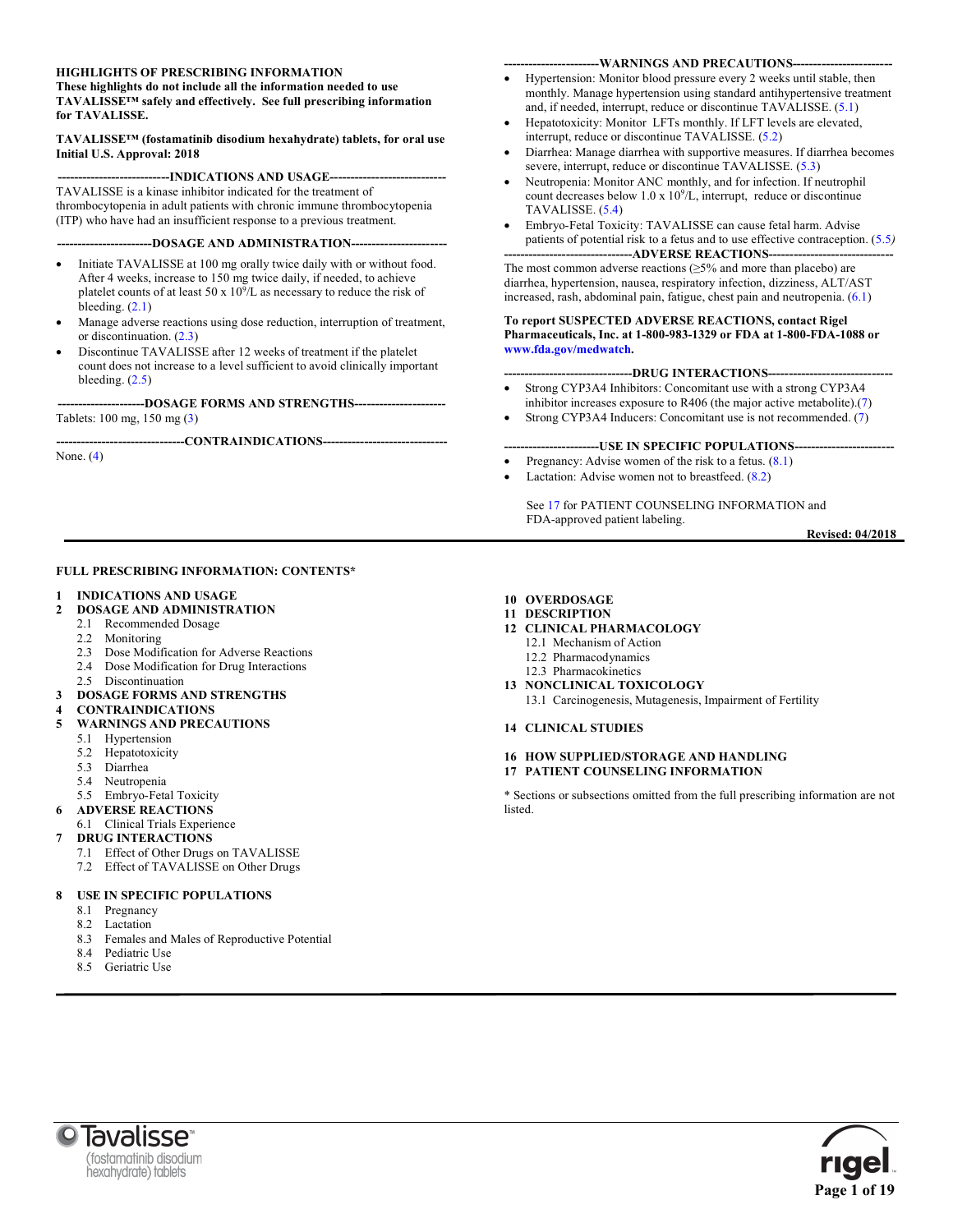# **FULL PRESCRIBING INFORMATION**

# **1 INDICATIONS AND USAGE**

TAVALISSE is indicated for the treatment of thrombocytopenia in adult patients with chronic immune thrombocytopenia (ITP) who have had an insufficient response to a previous treatment.

# **2 DOSAGE AND ADMINISTRATION**

# **2.1 Recommended Dosage**

Initiate TAVALISSE at a dose of 100 mg taken orally twice daily. After a month, if platelet count has not increased to at least 50 x  $10^9$ /L, increase TAVALISSE dose to 150 mg twice daily.

Use the lowest dose of TAVALISSE to achieve and maintain a platelet count at least  $50 \times 10^9$ /L as necessary to reduce the risk of bleeding.

TAVALISSE may be taken with or without food. In the case of a missed dose of TAVALISSE, instruct patients to take their next dose at its regularly scheduled time.

# **2.2 Monitoring**

After obtaining baseline assessments:

- Monitor CBCs, including platelet counts, monthly until a stable platelet count (at least 50 x  $10^9$ /L) is achieved. Thereafter, continue to monitor CBCs, including neutrophils, regularly.
- Monitor liver function tests (LFTs) (e.g., ALT, AST, and bilirubin) monthly.
- Monitor blood pressure every 2 weeks until establishment of a stable dose, then monthly thereafter.

# **2.3 Dose Modification for Adverse Reactions**

TAVALISSE dose modification is recommended based on individual safety and tolerability. Management of some adverse reactions may require dose-interruption, reduction, or discontinuation.

A dose reduction schedule is provided in Table 1, based on daily dose. For example, if a patient is on the maximum dose at the time of an adverse reaction, the first dose reduction would be from 300 mg/day to 200 mg/day.

## **Table 1: Dose Reduction Schedule**

|                                    | <b>Administered as:</b> |                  |  |  |
|------------------------------------|-------------------------|------------------|--|--|
| <b>Daily Dose</b>                  | AМ                      | PM               |  |  |
| $300 \frac{\text{mg}}{\text{day}}$ | 150 mg                  | $150 \text{ mg}$ |  |  |
| $200$ mg/day                       | $100 \text{ mg}$        | $100$ mg         |  |  |
| $150$ mg/day                       | $150 \text{ mg}^1$      |                  |  |  |
| $100 \text{ mg/day}^2$             | $100 \text{ mg}^1$      |                  |  |  |

<sup>1</sup> Once daily TAVALISSE should be taken in the morning.

<sup>2</sup> If further dose reduction below 100 mg/day is required, discontinue TAVALISSE.

The recommended dose modifications for adverse reactions are provided in Table 2.



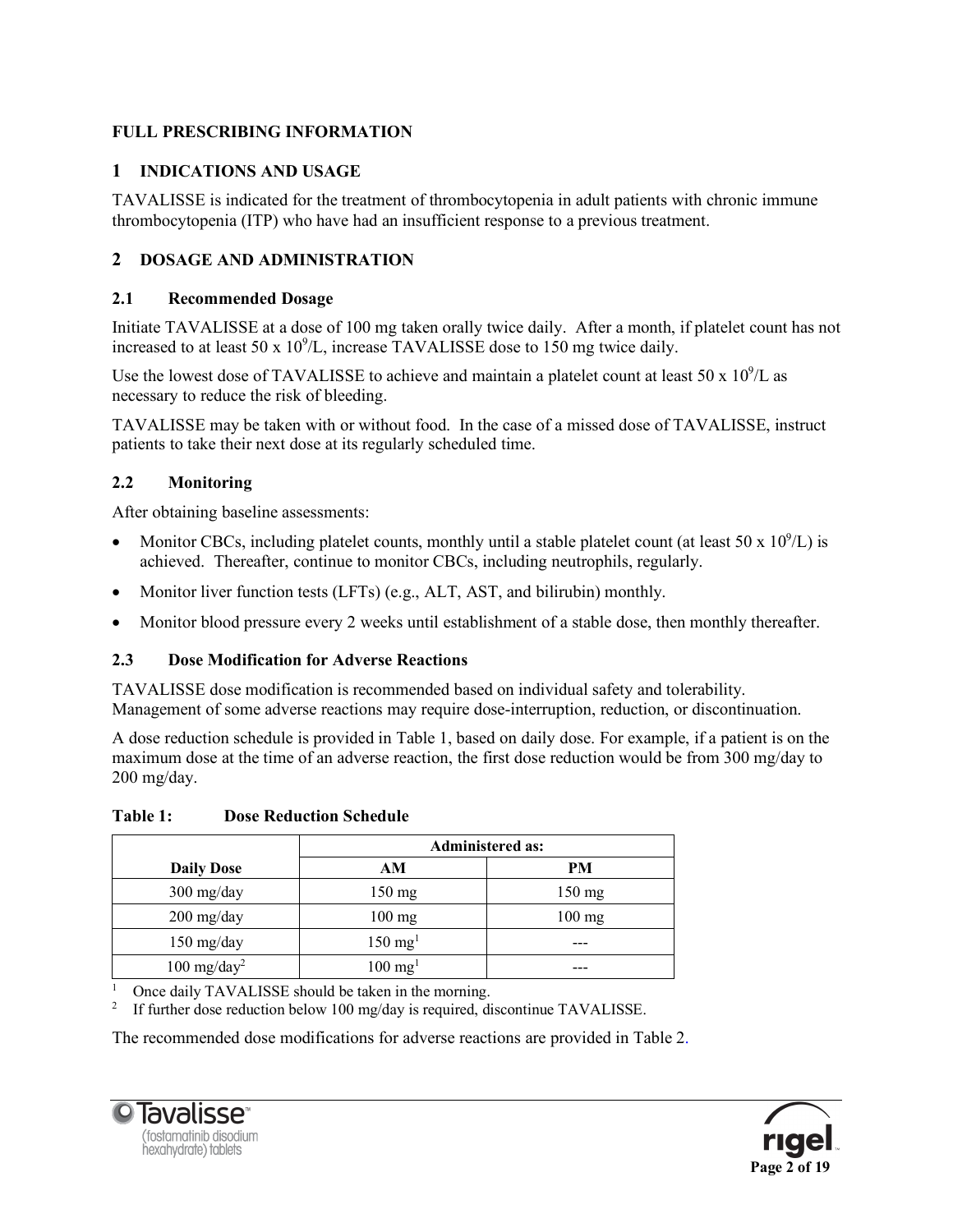| <b>Adverse Reaction</b>                                                  | <b>Recommended Action</b>                                                                                                                                                                                                                                                                                                                                                                                                                                                                                                 |  |  |
|--------------------------------------------------------------------------|---------------------------------------------------------------------------------------------------------------------------------------------------------------------------------------------------------------------------------------------------------------------------------------------------------------------------------------------------------------------------------------------------------------------------------------------------------------------------------------------------------------------------|--|--|
| Hypertension                                                             |                                                                                                                                                                                                                                                                                                                                                                                                                                                                                                                           |  |  |
| Stage 1: systolic between 130-139 or<br>diastolic between 80-89 mmHg     | Initiate or increase dosage of antihypertensive medication for<br>$\bullet$<br>patients with increased cardiovascular risk, and adjust as needed<br>until BP is controlled.<br>If the BP target is not met after 8 weeks, reduce TAVALISSE to<br>$\bullet$<br>next lower daily dose (refer to Table 1).                                                                                                                                                                                                                   |  |  |
| Stage 2: systolic at least 140 or<br>diastolic at least 90 mmHg          | Initiate or increase dosage of antihypertensive medication, and<br>$\bullet$<br>adjust as needed until BP is controlled.<br>If BP remains 140/90 mmHg or higher for more than 8 weeks,<br>$\bullet$<br>reduce TAVALISSE to next lower daily dose (refer to Table 1).<br>If BP remains 160/100 mmHg or higher for more than 4 weeks<br>$\bullet$<br>despite aggressive antihypertensive therapy, interrupt or discontinue<br><b>TAVALISSE.</b>                                                                             |  |  |
| Hypertensive crisis: systolic over 180<br>and/or diastolic over 120 mmHg | Interrupt or discontinue TAVALISSE.<br>$\bullet$<br>Initiate or increase dosage of antihypertensive medication, and<br>$\bullet$<br>adjust as needed until BP is controlled. If BP returns to less than<br>the target BP, resume TAVALISSE at same daily dose.<br>If repeat BP is 160/100 mmHg or higher for more than 4 weeks<br>$\bullet$<br>despite aggressive antihypertensive treatment, discontinue<br>TAVALISSE.                                                                                                   |  |  |
| Hepatotoxicity                                                           |                                                                                                                                                                                                                                                                                                                                                                                                                                                                                                                           |  |  |
| AST/ALT is 3 x ULN or higher and<br>less than 5 x ULN                    | If patient is symptomatic (e.g., nausea, vomiting, abdominal pain):<br>Interrupt TAVALISSE.<br>$\bullet$<br>Recheck LFTs every 72 hours until ALT/AST values are no longer<br>$\bullet$<br>elevated (below 1.5 x ULN) and total BL remains less than 2 x<br>ULN.                                                                                                                                                                                                                                                          |  |  |
|                                                                          | Resume TAVALISSE at next lower daily dose (refer to Table 1).                                                                                                                                                                                                                                                                                                                                                                                                                                                             |  |  |
|                                                                          | If patient is asymptomatic:<br>Recheck LFTs every 72 hours until ALT/AST are below 1.5 x<br>$\bullet$<br>ULN) and total BL remains less than 2 x ULN.<br>Consider interruption or dose reduction of TAVALISSE if<br>ALT/AST and TBL remain in this category (AST/ALT is 3 to 5 x<br>ULN; and total BL remains less than 2 x ULN)<br>If interrupted, resume TAVALISSE at next lower daily dose (refer<br>٠<br>to Table 1) when ALT/AST are no longer elevated (below 1.5 x<br>ULN) and total BL remains less than 2 x ULN. |  |  |
| AST/ALT is 5 x ULN or higher and<br>total BL is less than 2 x ULN        | Interrupt TAVALISSE.<br>$\bullet$<br>Recheck LFTs every 72 hours:<br>٠<br>If AST and ALT decrease, recheck until ALT and AST are no<br>longer elevated (below 1.5 x ULN) and total BL remains less than 2<br>x ULN; resume TAVALISSE at next lower daily dose (refer to<br>Table 1).                                                                                                                                                                                                                                      |  |  |

# **Table 2: Recommended Dose Modifications and Management for Specific Adverse Reactions**



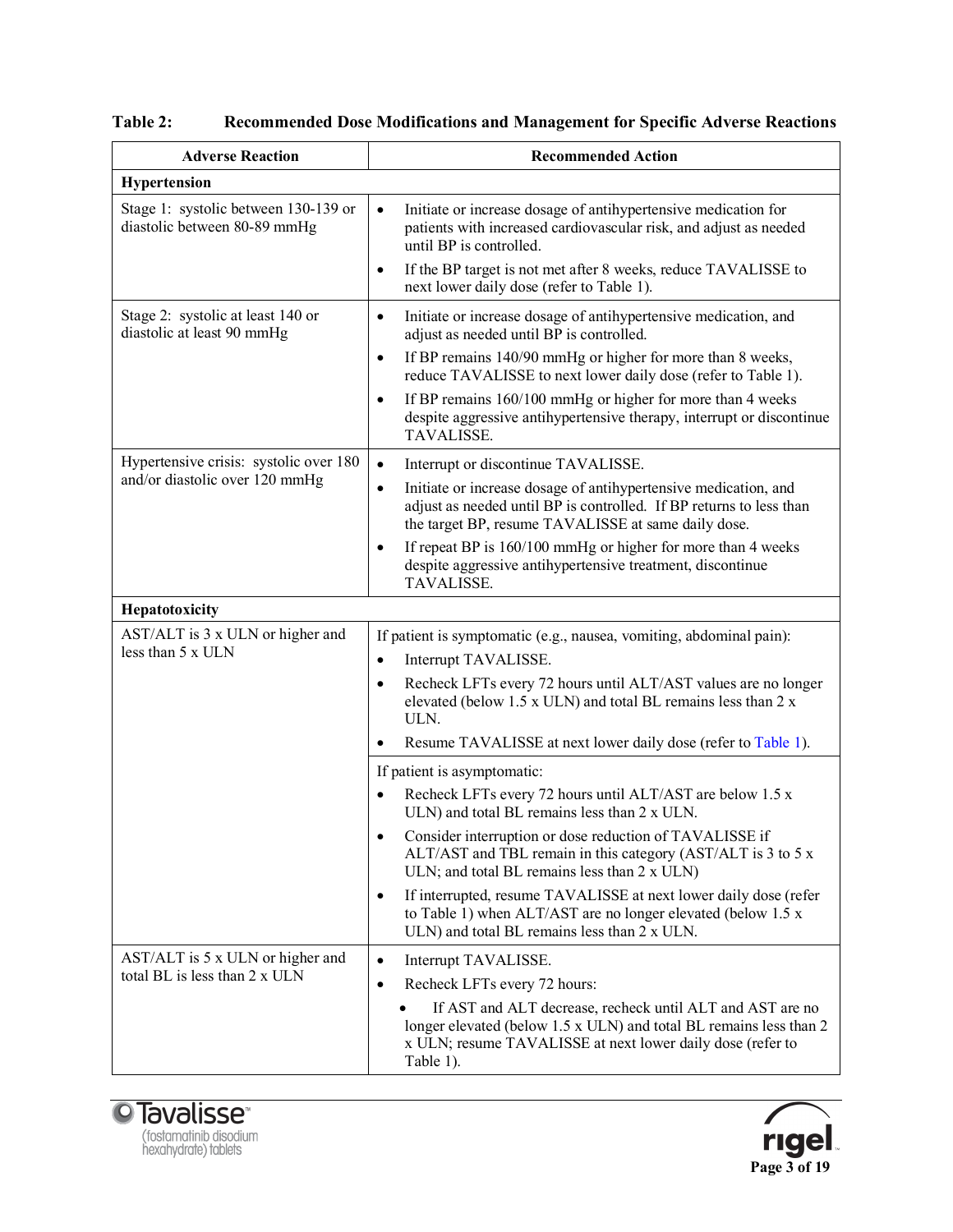|                                                                              | If AST/ALT persist at 5 x ULN or higher for 2 weeks or more,<br>discontinue TAVALISSE.                                                                                                                           |
|------------------------------------------------------------------------------|------------------------------------------------------------------------------------------------------------------------------------------------------------------------------------------------------------------|
| AST/ALT is 3 x ULN or higher and<br>total BL is greater than 2 x ULN         | Discontinue TAVALISSE.                                                                                                                                                                                           |
| Elevated unconjugated (indirect) BL<br>in absence of other LFT abnormalities | Continue TAVALISSE with frequent monitoring since isolated<br>$\bullet$<br>increase in unconjugated (indirect) BL may be due to UGT1A1<br>inhibition                                                             |
| <b>Diarrhea</b>                                                              |                                                                                                                                                                                                                  |
| Diarrhea                                                                     | Manage diarrhea using supportive measures (e.g., dietary changes,<br>$\bullet$<br>hydration and/or antidiarrheal medication) early after the onset until<br>symptom(s) have resolved.                            |
|                                                                              | If symptom(s) become severe (Grade 3 or above), temporarily<br>٠<br>interrupt TAVALISSE.                                                                                                                         |
|                                                                              | If diarrhea improves to mild (Grade 1), resume TAVALISSE at the<br>$\bullet$<br>next lower daily dose (refer to Table 1).                                                                                        |
| Neutropenia                                                                  |                                                                                                                                                                                                                  |
| Neutropenia                                                                  | If absolute neutrophil count decreases (ANC less than $1.0 \times 10^9$ /L)<br>٠<br>and remains low after 72 hours, temporarily interrupt TAVALISSE<br>until resolved (ANC greater than $1.5 \times 10^9$ /L).   |
|                                                                              | Resume TAVALISSE at the next lower daily dose (refer to Table<br>٠<br>1).<br>$\Lambda$ U.T. $\sim$ algoring conjugate program $\Lambda$ C.T. $\sim$ consultate conjugate programs. DD $\sim$ klass demograms. DL |

 $ALT =$  alanine aminotransferase;  $AST =$  aspartate aminotransferase;  $BP =$  blood pressure;  $BL =$ bilirubin;  $ULN =$  upper limit of normal;  $LFT =$  liver function tests (AST, ALT, total BL with fractionation if elevated, alkaline phosphatase); AST/ALT = AST or ALT

# **2.4 Dose Modification for Drug Interactions**

Concomitant use with a strong CYP3A4 inhibitor increases exposure to R406 (the major active metabolite). Monitor for toxicities of TAVALISSE that may require TAVALISSE dose modifications (see Table 1) when given concurrently with a strong CYP3A4 inhibitor *[see Drug Interactions (7.1)]*.

## **2.5 Discontinuation**

Discontinue TAVALISSE after 12 weeks of treatment if the platelet count does not increase to a level sufficient to avoid clinically important bleeding *[see Clinical Studies (14)]*.

# **3 DOSAGE FORMS AND STRENGTHS**

TAVALISSE is available as:

- 100 mg tablet: orange, film-coated, round, biconvex tablets debossed with "100" on one side and "R" on the reverse side.
- 150 mg tablet: orange, film-coated, oval, biconvex tablets debossed with "150" on one side and "R" on the reverse side.

# **4 CONTRAINDICATIONS**

None.



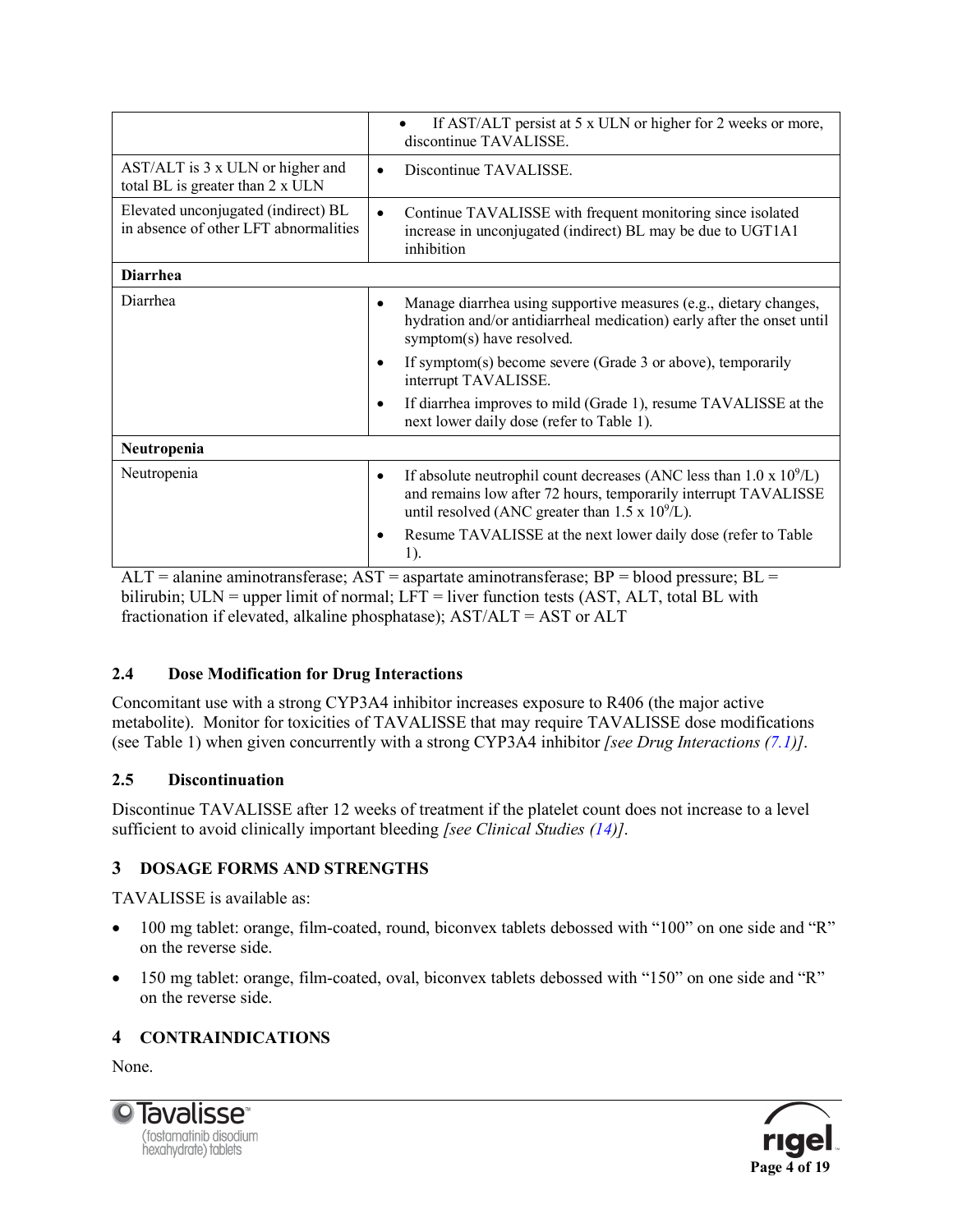# **5 WARNINGS AND PRECAUTIONS**

# **5.1 Hypertension**

Hypertension can occur with TAVALISSE treatment; hypertensive crisis occurred in 1% of patients. Patients with pre-existing hypertension may be more susceptible to the hypertensive effects of TAVALISSE.

Monitor blood pressure every 2 weeks until stable, then monthly and adjust or initiate antihypertensive therapy to ensure maintenance of blood pressure control during TAVALISSE therapy. If increased blood pressure persists despite appropriate therapy, TAVALISSE interruption, reduction or discontinuation may be necessary *[see Dosage and Administration (2.3)]*.

# **5.2 Hepatotoxicity**

Elevated liver function tests (LFTs), mainly ALT and AST, can occur with TAVALISSE.

In the placebo-controlled studies, laboratory testing showed maximum ALT/AST levels more than 3 x the upper limit of normal (ULN) in 9% of patients receiving TAVALISSE *[see Adverse Reactions (6.1)]*. For most patients, transaminases recovered to baseline levels within 2 to 6 weeks of dose-modification. Monitor liver function tests monthly during treatment. If ALT or AST increase more than 3 x ULN, manage hepatotoxicity using TAVALISSE interruption, reduction, or discontinuation *[see Dosage and Administration (2.3)]*.

# **5.3 Diarrhea**

Diarrhea occurred in 31% of patients treated with TAVALISSE. Severe diarrhea occurred in 1% of patients treated with TAVALISSE. Monitor patients for the development of diarrhea. Manage diarrhea using supportive care measures, including dietary changes, hydration and/or antidiarrheal medication, early after the onset of symptoms. Interrupt, dose reduce, or discontinue TAVALISSE if diarrhea becomes severe (Grade 3 or above) *[see Dosage and Administration (2.3)]*.

# **5.4 Neutropenia**

Neutropenia occurred in 6% of patients treated with TAVALISSE; febrile neutropenia occurred in 1% of patients.

Monitor the ANC monthly, and for infection during treatment. Manage toxicity with TAVALISSE interruption, reduction or discontinuation *[see Dosage and Administration (2.3)]*.

# **5.5 Embryo-Fetal Toxicity**

Based on findings from animal studies and its mechanism of action, TAVALISSE can cause fetal harm when administered to a pregnant woman. In animal reproduction studies, administration of fostamatinib to pregnant rats and rabbits during organogenesis caused adverse developmental outcomes including embryo-fetal mortality (post-implantation loss), alterations to growth (lower fetal weights), and structural abnormalities (variations and malformations) at maternal exposures (AUCs) approximately 0.3 and 10 times the human exposure at the maximum recommended human dose (MRHD), respectively. Advise pregnant women of the potential risk to a fetus. Advise females of reproductive potential to use effective contraception during treatment and for at least 1 month after the last dose. *[see Use in Specific Populations (8.1) and Clinical Pharmacology (12.1)].*



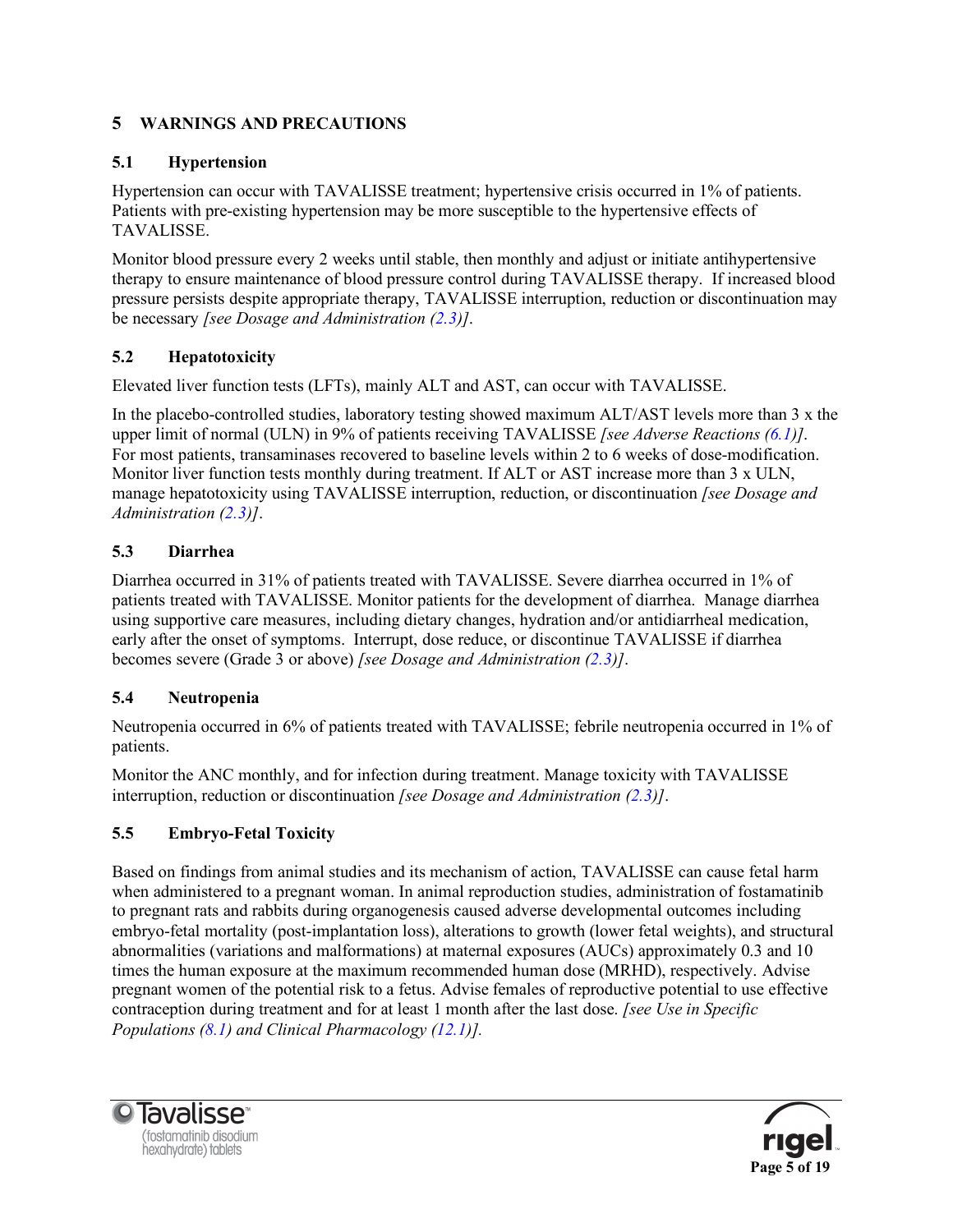# **6 ADVERSE REACTIONS**

The following clinically important adverse reactions, that can become serious are described elsewhere in the labeling:

- Hypertension [*see Warnings and Precautions* (*5.1*)]
- Hepatotoxicity [*see Warnings and Precautions* (*5.2*)]
- Diarrhea [*see Warnings and Precautions (5.3)*]
- Neutropenia [*see Warnings and Precautions* (*5.4*)]

#### **6.1 Clinical Trials Experience**

Because clinical trials are conducted under widely varying conditions, adverse reaction rates observed in the clinical trials of a drug cannot be directly compared to rates in the clinical trials of another drug and may not reflect the rates observed in practice.

TAVALISSE was studied in two randomized, double-blind, placebo-controlled trials that were identical in design. The data described below reflect exposure to TAVALISSE in 102 patients with chronic ITP who had received one or more prior ITP treatment(s). Groups were stratified with respect to splenectomy and severity of thrombocytopenia. Patients randomized to the TAVALISSE arm received 100 mg orally twice daily. Based upon platelet count and tolerability, if a patient's platelet count did not increase to at least 50 x  $10^9$ /L, the TAVALISSE dose could be increased to 150 mg twice daily after one month. In the placebo controlled studies, the median duration of TAVALISSE exposure in these studies was 86 days (range 8 to 183) *[see Clinical Studies (14)* for additional details for patients on TAVALISSE*]*.

In the ITP double-blind studies, serious adverse drug reactions were febrile neutropenia, diarrhea, pneumonia, and hypertensive crisis, which each occurred in 1% of patients receiving TAVALISSE. In addition, severe adverse reactions observed in patients receiving TAVALISSE included dyspnea and hypertension (both 2%); and neutropenia, arthralgia, chest pain, diarrhea, dizziness, nephrolithiasis, pain in extremity, toothache, syncope and hypoxia (all 1%) *[see Warnings and Precautions (5.1)]*. Table 3 presents the common adverse reactions from these studies.



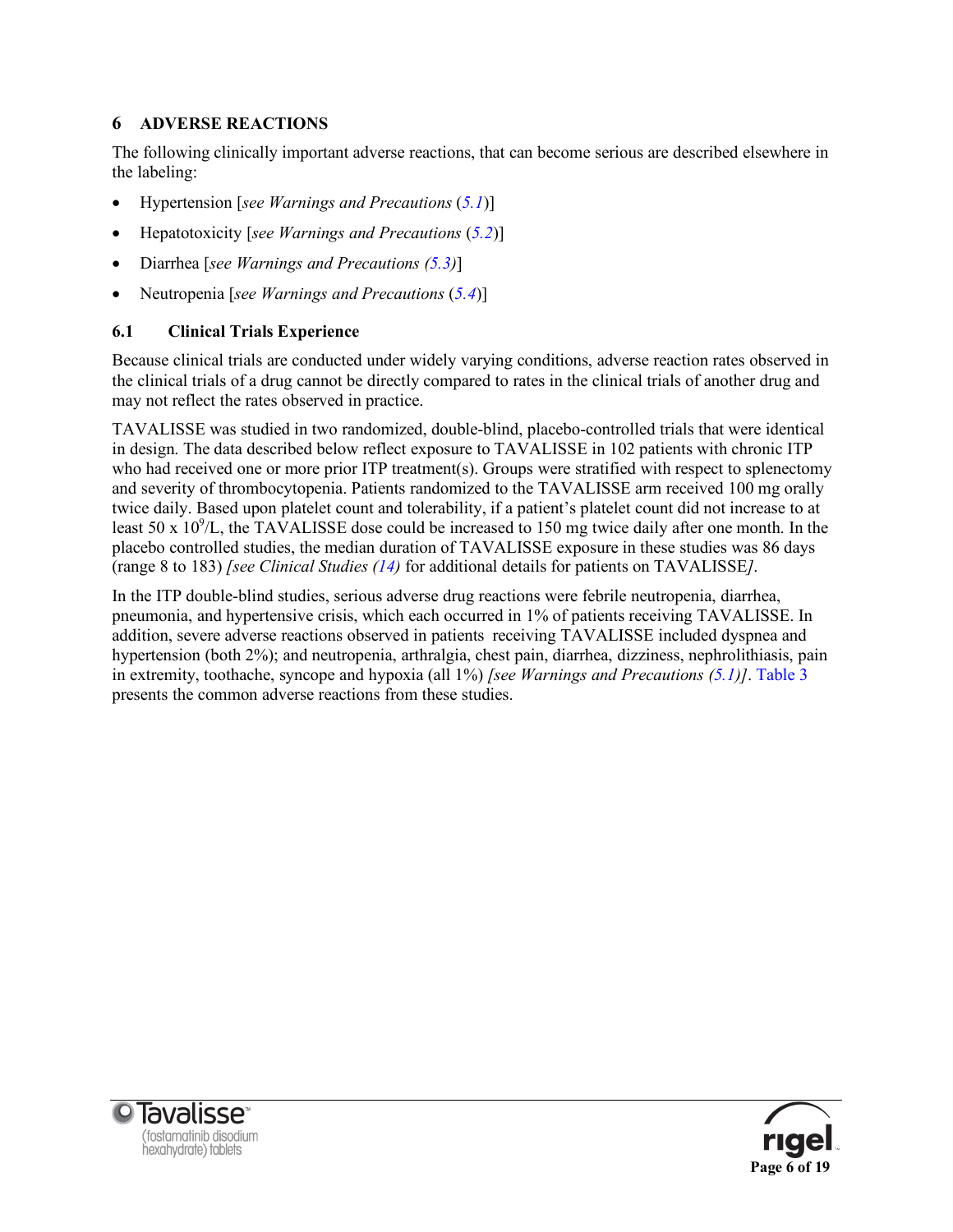|                                    | <b>TAVALISSE</b><br>$(N=102)$ |                           |                                | <b>Placebo</b><br>$(N=48)$    |                       |                           |                                |                               |
|------------------------------------|-------------------------------|---------------------------|--------------------------------|-------------------------------|-----------------------|---------------------------|--------------------------------|-------------------------------|
| <b>Adverse Reaction</b>            | Mild<br>$\frac{6}{6}$         | Moderate<br>$\frac{6}{6}$ | <b>Severe</b><br>$\frac{0}{0}$ | <b>TOTAL</b><br>$\frac{0}{0}$ | Mild<br>$\frac{0}{0}$ | Moderate<br>$\frac{0}{0}$ | <b>Severe</b><br>$\frac{0}{0}$ | <b>TOTAL</b><br>$\frac{0}{0}$ |
| $Diar$ rhea <sup>1</sup>           | 21                            | 10                        | 1                              | 31                            | 13                    | 2                         | $\overline{0}$                 | 15                            |
| Hypertension <sup>2</sup>          | 17                            | 9                         | $\overline{2}$                 | 28                            | 10                    | $\theta$                  | $\overline{c}$                 | 13                            |
| Nausea                             | 16                            | 3                         | $\theta$                       | 19                            | 8                     | $\theta$                  | $\overline{0}$                 | 8                             |
| <b>Dizziness</b>                   | 8                             | $\overline{2}$            |                                | 11                            | 6                     | $\overline{2}$            | $\overline{0}$                 | 8                             |
| ALT increased                      | 5                             | 6                         | $\theta$                       | 11                            | $\theta$              | $\theta$                  | $\theta$                       | $\theta$                      |
| AST increased                      | 5                             | 4                         | $\Omega$                       | 9                             | $\overline{0}$        | $\theta$                  | $\boldsymbol{0}$               | $\mathbf{0}$                  |
| Respiratory infection <sup>3</sup> | 7                             | 4                         | $\theta$                       | 11                            | 6                     | $\mathbf{0}$              | $\boldsymbol{0}$               | 6                             |
| Rash <sup>4</sup>                  | 8                             |                           | $\theta$                       | 9                             | $\overline{2}$        | $\theta$                  | $\theta$                       | 2                             |
| Abdominal pain <sup>5</sup>        | 5                             |                           | $\theta$                       | 6                             | $\overline{2}$        | $\theta$                  | $\overline{0}$                 | 2                             |
| Fatigue                            | 4                             | $\overline{2}$            | $\theta$                       | 6                             | $\theta$              | $\overline{2}$            | $\theta$                       | 2                             |
| Chest pain                         | $\overline{2}$                | 3                         |                                | 6                             | $\overline{c}$        | $\theta$                  | $\theta$                       | 2                             |
| Neutropenia <sup>6</sup>           | 3                             | $\overline{c}$            |                                | 6                             | $\boldsymbol{0}$      | $\mathbf{0}$              | $\boldsymbol{0}$               | $\mathbf{0}$                  |

**Table 3: Incidence of Common (≥ 5%) Adverse Reactions from Double-Blind Clinical Studies (FIT 1 and FIT 2)**

 $ALT =$  Alanine aminotransferase  $AST =$  Aspartate aminotransferase

Note: Common adverse reactions defined as all adverse reactions occurring at a rate of  $\geq$  5% of patients in the TAVALISSE group and greater than placebo rate.

<sup>1</sup> Includes diarrhea and frequent bowel movement.

<sup>2</sup> Includes hypertension, blood pressure (BP) increased, BP diastolic abnormal, and BP diastolic increased.<br><sup>3</sup> Includes upper respiratory tract infection, respiratory tract infection, lower respiratory tract infection, a

- <sup>3</sup> Includes upper respiratory tract infection, respiratory tract infection, lower respiratory tract infection, and viral upper respiratory tract infection.
- <sup>4</sup> Includes rash, rash erythematous and rash macular.
- <sup>5</sup> Includes abdominal pain, and abdominal pain upper.
- <sup>6</sup> Includes neutropenia and neutrophil count decreased.



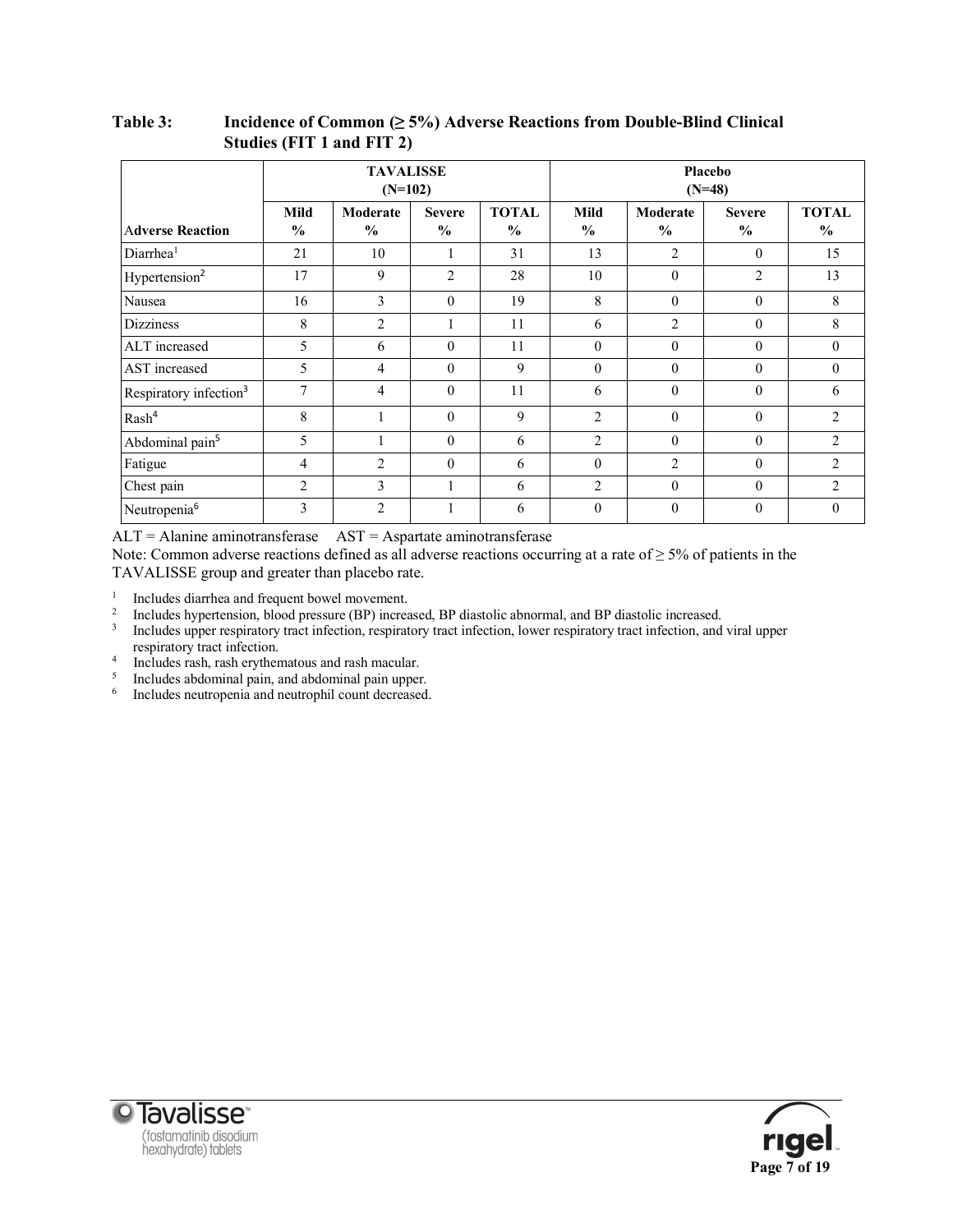| Enzyme                   | Maximum Level of     | Number of Patients $(\% )$ |          |  |
|--------------------------|----------------------|----------------------------|----------|--|
|                          | Elevation            | <b>TAVALISSE</b>           | Placebo  |  |
|                          |                      | $(N=102)$                  | $(N=48)$ |  |
| Alanine aminotransferase | $>3$ and $<5$ x ULN  | 3(3)                       |          |  |
| (ALT) and/or Aspartate   | $>5$ and $<10$ x ULN | 5(5)                       |          |  |
| aminotransferase (AST)   | $>10$ x ULN          |                            |          |  |

#### **Table 4**: **Elevations in Hepatic Transaminases During Placebo-Controlled Clinical Studies**

# **7 DRUG INTERACTIONS**

# **7.1 Effect of Other Drugs on TAVALISSE**

#### Strong CYP3A4 Inhibitors

Concomitant use with strong CYP3A4 inhibitors increases exposure to R406 (the major active metabolite), which may increase the risk of adverse reactions. Monitor for toxicities of TAVALISSE that may require dose reduction (see Table 1) when given concurrently with a strong CYP3A4 inhibitor *[see Dosage and Administration (2.4) and Clinical Pharmacology (12.3)]*.

#### Strong CYP3A4 Inducers

Concomitant use with a strong CYP3A4 inducer reduces exposure to R406. Concomitant use of TAVALISSE with strong CYP3A4 inducers is not recommended *[see Clinical Pharmacology (12.3)]*.

# **7.2 Effect of TAVALISSE on Other Drugs**

## CYP3A4 Substrates

Concomitant use of TAVALISSE may increase concentrations of some CYP3A4 substrate drugs. Monitor for toxicities of CYP3A4 substrate drug that may require dosage reduction when given concurrently with TAVALISSE *[see Clinical Pharmacology (12.3)]*.

## BCRP Substrates

Concomitant use of TAVALISSE may increase concentrations of BCRP substrate drugs (e.g., rosuvastatin). Monitor for toxicities of BCRP substrate drug that may require dosage reduction when given concurrently with TAVALISSE *[see Clinical Pharmacology (12.3)]*.

## P-Glycoprotein (P-gp) Substrates

Concomitant use of TAVALISSE may increase concentrations of P-gp substrates (e.g., digoxin). Monitor for toxicities of the P-gp substrate drug that may require dosage reduction when given concurrently with TAVALISSE *[see Clinical Pharmacology (12.3*)*]*.

## **8 USE IN SPECIFIC POPULATIONS**

## **8.1 Pregnancy**

#### Risk Summary

Based on findings from animal studies and the mechanism of action, TAVALISSE can cause fetal harm when administered to a pregnant woman *[see Clinical Pharmacology (12.1)].*



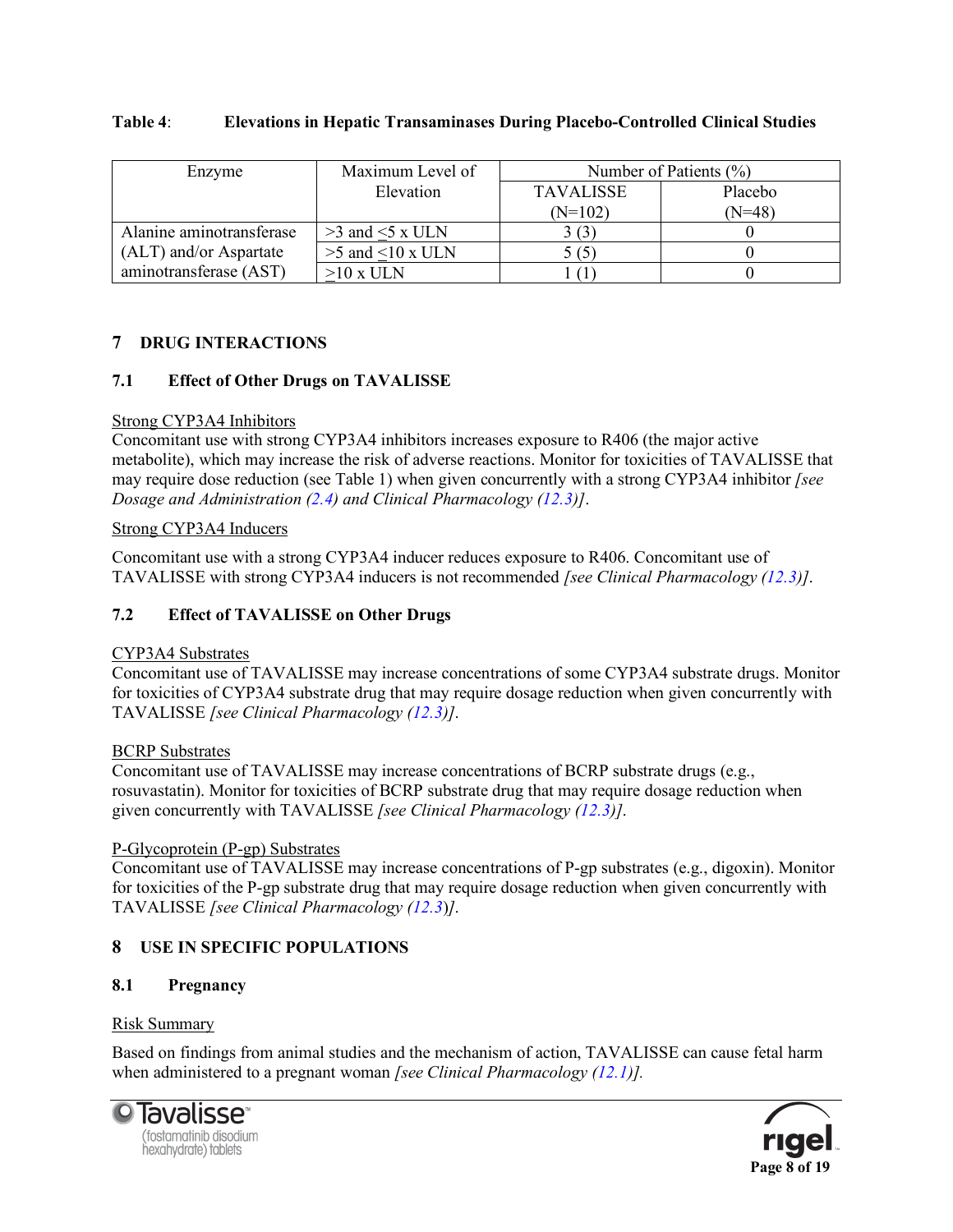There are no available data in pregnant women to inform the drug-associated risk. In animal reproduction studies, administration of fostamatinib to pregnant rats and rabbits during organogenesis caused adverse developmental outcomes that were directly attributed to exposure in utero to the major fostamatinib metabolite (R406) at maternal exposures (AUC) as low as  $\hat{0.3}$  and 10 times the exposure in patients at the maximum recommended human dose (MRHD), respectively (see Data). Advise pregnant women of the potential risk to a fetus.

All pregnancies have a background risk of birth defect, loss, or other adverse outcomes. In the U.S. general population, the estimated background risk of major birth defects and miscarriage in clinically recognized pregnancies is 2-4% and 15-20%, respectively. An estimated background risk of major birth defects and miscarriage for the chronic ITP population is 8% and 4-11%, respectively.

# Data

# *Animal Data*

In a fertility and early embryonic development study in female rats, fostamatinib was administered orally for 15 days before mating to Day 7 of pregnancy, which caused a slight decrease in pregnancy rates and an increase in post-implantation loss were seen at maternal doses approximately 4.2 times the dose in patients at the MRHD.

In embryo-fetal development studies, pregnant animals were orally administered fostamatinib during the period of organogenesis at doses up to 25 and 50 mg/kg/day in rats and rabbits, respectively. The adverse developmental outcomes included an increase in embryo-fetal mortality (post-implantation loss), alterations to growth (lower fetal weights), and structural abnormalities (variations and malformations). These effects occurred at maternal exposures (AUCs) of 3,763 ng.h/mL in rats and 111,105 ng.h/mL in rabbits that were approximately 0.3 and 10 times the human exposure at the MRHD in rats and rabbits, respectively.

In a peri and postnatal development study in rats, fostamatinib was orally administered at doses of 2.5, 12.5, and 25 mg/kg/day from gestation day 7 until lactation day 20. The dose of 25 mg/kg/day was associated with maternal toxicity, including decreased body weights, body weight gains, and food consumption. At doses as low as 12.5 mg/kg/day fostamatinib caused increases in newborn mortality (neonatal mortality), alterations in growth and/or development (lower neonatal weights into post-weaning and structural abnormalities [malformations]). Functional impairment (delayed sexual maturation) was observed at 25 mg/kg/day. There was no evidence of neurobehavioral defects (maze learning and shuttle box avoidance) or immunological compromise (influenza host resistance challenge) in the F1 generation or latent untoward effects in the F2 generation. The maternal doses were approximately 2.1 and 4.2 times the MHRD in patients.

## **8.2 Lactation**

## Risk Summary

There are no data on the presence of fostamatinib and/or its metabolites in human milk, the effects on the breastfed child, or on milk production. In rodents, R406 (the major active metabolite) was detected in maternal milk in concentrations 5- to 10-fold higher than in maternal plasma. Because of the potential for serious adverse reactions in a breastfed child from TAVALISSE, advise a lactating woman not to breastfeed during treatment with TAVALISSE and for at least 1 month after the last dose.



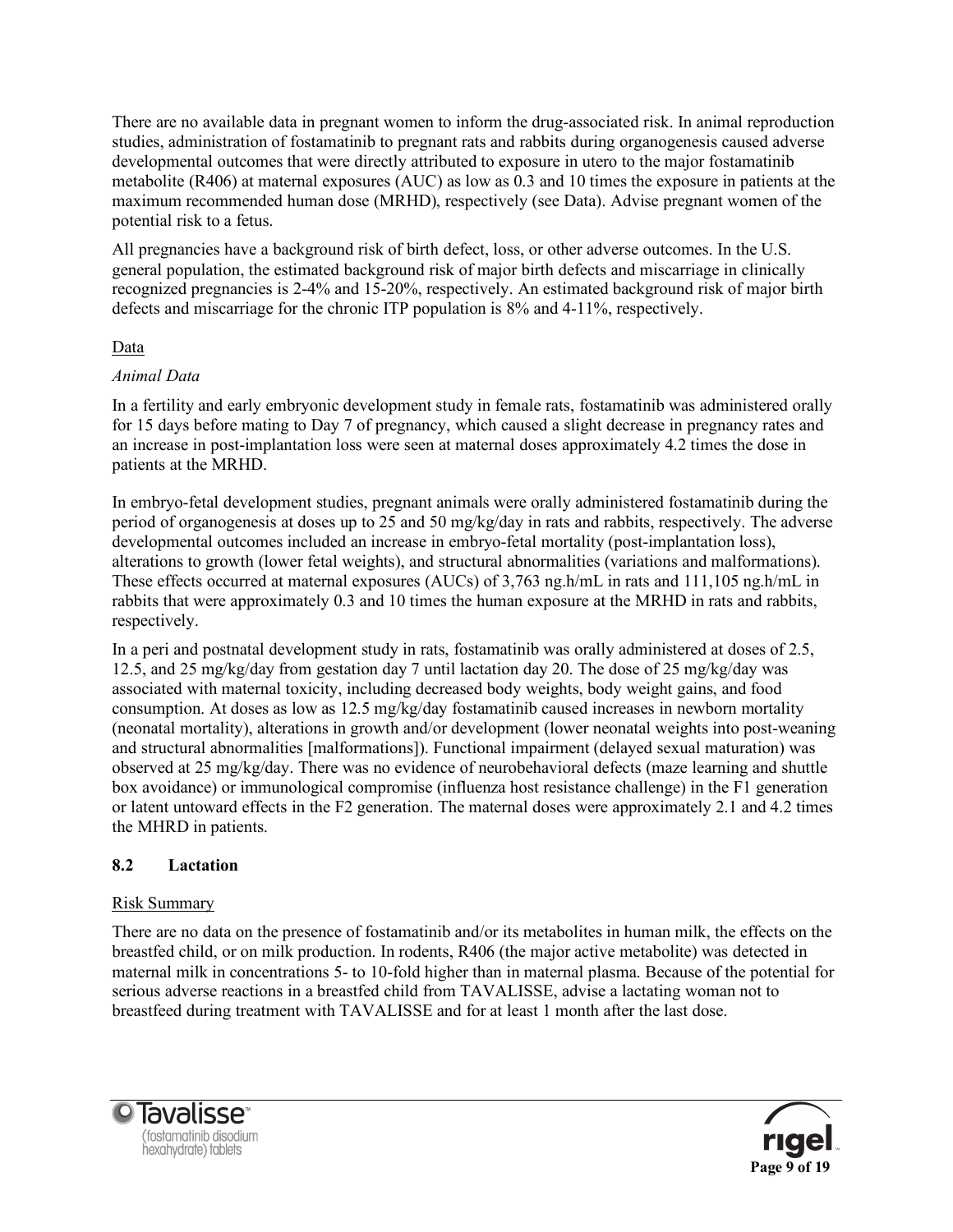# **8.3 Females and Males of Reproductive Potential**

## Pregnancy Testing

Based on animal studies, TAVALISSE can cause fetal harm when administered to a pregnant woman *[see Use in Specific Populations (8.1)]*. For females of reproductive potential, verify pregnancy status prior to initiating TAVALISSE.

# Contraception

# *Females*

Based on animal studies, TAVALISSE can cause fetal harm when administered to a pregnant woman *[see Use in Specific Populations (8.1)]*. Advise females of reproductive potential to use effective contraception during treatment with TAVALISSE and for at least 1 month after the last dose.

# Infertility

There are no data on the effect of TAVALISSE on human fertility. Based on the finding of reduced pregnancy rates in animal studies, TAVALISSE may affect female fertility *[see Use in Specific Populations (8.1)]*.

# **8.4 Pediatric Use**

Safety and effectiveness in pediatric patients have not been established. TAVALISSE is not recommended for use in patients less than 18 years of age because adverse effects on actively growing bones were observed in nonclinical studies. In subchronic, chronic, and carcinogenicity studies of TAVALISSE, chondrodystrophy of the femoral head was seen in rodents. In a study in juvenile rabbits, growth plate dysplasia was observed in the proximal femur and femoro-tibial joint, and bone marrow cellularity was reduced in the femur and sternum.

## **8.5 Geriatric Use**

Of the 102 patients with ITP who received TAVALISSE, 28 (27%) were 65 years of age and older, while 11 (11%) were 75 years of age and older. In patients 65 years of age and older, 6 (21%) patients experienced serious adverse events and 5 (18%) experienced adverse events leading to treatment withdrawal while in patients under 65 years of age, 7 (9%) and 5 (7%) experienced serious adverse events and adverse events leading to treatment withdrawal, respectively. In patients 65 years of age and older who received TAVALISSE, 11 (39%) patients experienced hypertension versus 2 (18%) placebo compared to 17 (23%) in patients under 65 of age versus 4 (11%) placebo. No overall differences in effectiveness were observed in these patients compared to younger patients.

## **10 OVERDOSAGE**

There is no specific antidote for overdose with TAVALISSE, and the amount of R406 (the pharmacologically active metabolite of fostamatinib) cleared by dialysis is negligible. In the event of an overdose, monitor patient closely for signs and symptoms of adverse reactions, and treat the reactions with supportive care *[see Warnings and Precautions (5)]*.

# **11 DESCRIPTION**

Fostamatinib is a tyrosine kinase inhibitor. TAVALISSE is formulated with the disodium hexahydrate salt of fostamatinib, a phosphate prodrug that converts to its pharmacologically active metabolite, R406, *in vivo*.



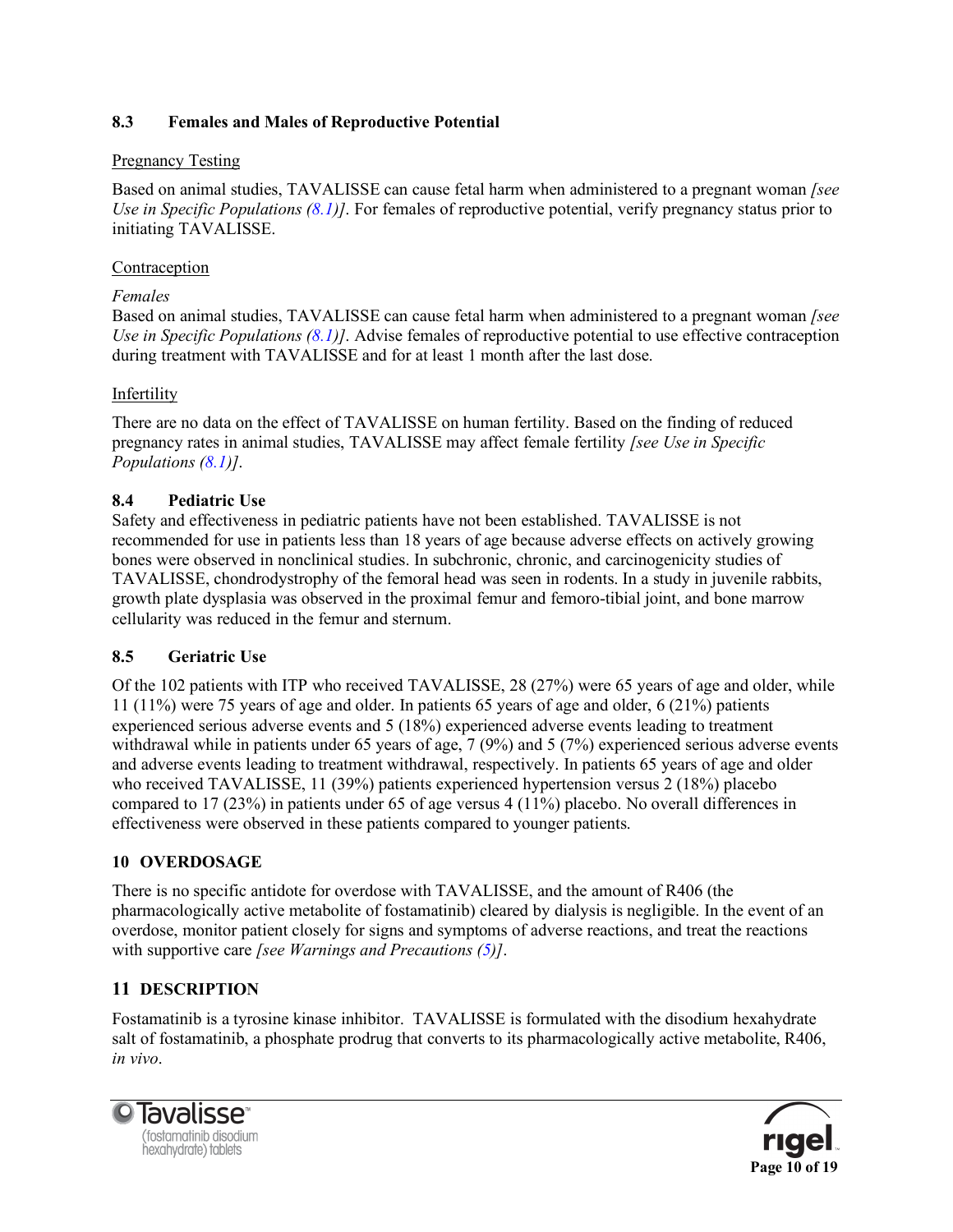The chemical name for fostamatinib disodium hexahydrate is disodium (6-[[5-fluoro-2-(3,4,5 trimethoxyanilino) pyrimidin-4-yl]amino]-2,2-dimethyl-3-oxo-pyrido[3,2-b][1,4]oxazin-4-yl)methyl phosphate hexahydrate. The molecular formula is  $C_{23}H_{24}FN_6N_{a2}O_9P \cdot 6H_2O$ , and the molecular weight is 732.52. The structural formula is:



Fostamatinib disodium is a white to off-white powder that is practically insoluble in pH 1.2 aqueous buffer, slightly soluble in water, and soluble in methanol.

Each TAVALISSE oral tablet contains 100 mg or 150 mg fostamatinib, equivalent to 126.2 mg or 189.3 mg fostamatinib disodium hexahydrate, respectively.

The inactive ingredients in the tablet core are mannitol, sodium bicarbonate, sodium starch glycolate, povidone, and magnesium stearate. The inactive ingredients in the film coating are polyvinyl alcohol, titanium dioxide, polyethylene glycol 3350, talc, iron oxide yellow, and iron oxide red.

# **12 CLINICAL PHARMACOLOGY**

# **12.1 Mechanism of Action**

Fostamatinib is a tyrosine kinase inhibitor with demonstrated activity against spleen tyrosine kinase (SYK). The major metabolite of fostamatinib, R406, inhibits signal transduction of Fc-activating receptors and B-cell receptor. The fostamatinib metabolite R406 reduces antibody-mediated destruction of platelets.

# **12.2 Pharmacodynamics**

Mean treatment-related increases of 2.93 mmHg in systolic blood pressure and 3.53 mmHg in diastolic blood pressure over placebo were observed following TAVALISSE doses of 100 mg twice daily for 28 days. About 31% of patients in the TAVALISSE group experienced blood pressures ≥140/90 mmHg compared to 15% of patients in the placebo group. Blood pressure returned to baseline within 1 week following TAVALISSE discontinuation in 58% (11 of 19) of patients in the TAVALISSE group who had blood pressures ≥140/90 mmHg.

## *Cardiac Electrophysiology*

At 2 times the maximum recommended dose, TAVALISSE did not prolong the QT interval to a clinically relevant extent.

# **12.3 Pharmacokinetics**

TAVALISSE is a prodrug that is converted in the gut to the major active metabolite, R406. Mean  $(±$ standard deviation [SD]) exposure estimates of R406 are 550 ( $\pm$  270) ng/mL for C<sub>max</sub> and 7080 ( $\pm$  2670) ng•h/mL for AUC. R406 exposure is approximately dose proportional up to 200 mg twice daily (1.3 times the 150 mg dosage). R406 accumulates approximately 2- to 3-fold upon twice daily dosing at 100–160 mg (0.67 to 1.06 times the 150 mg dosage).



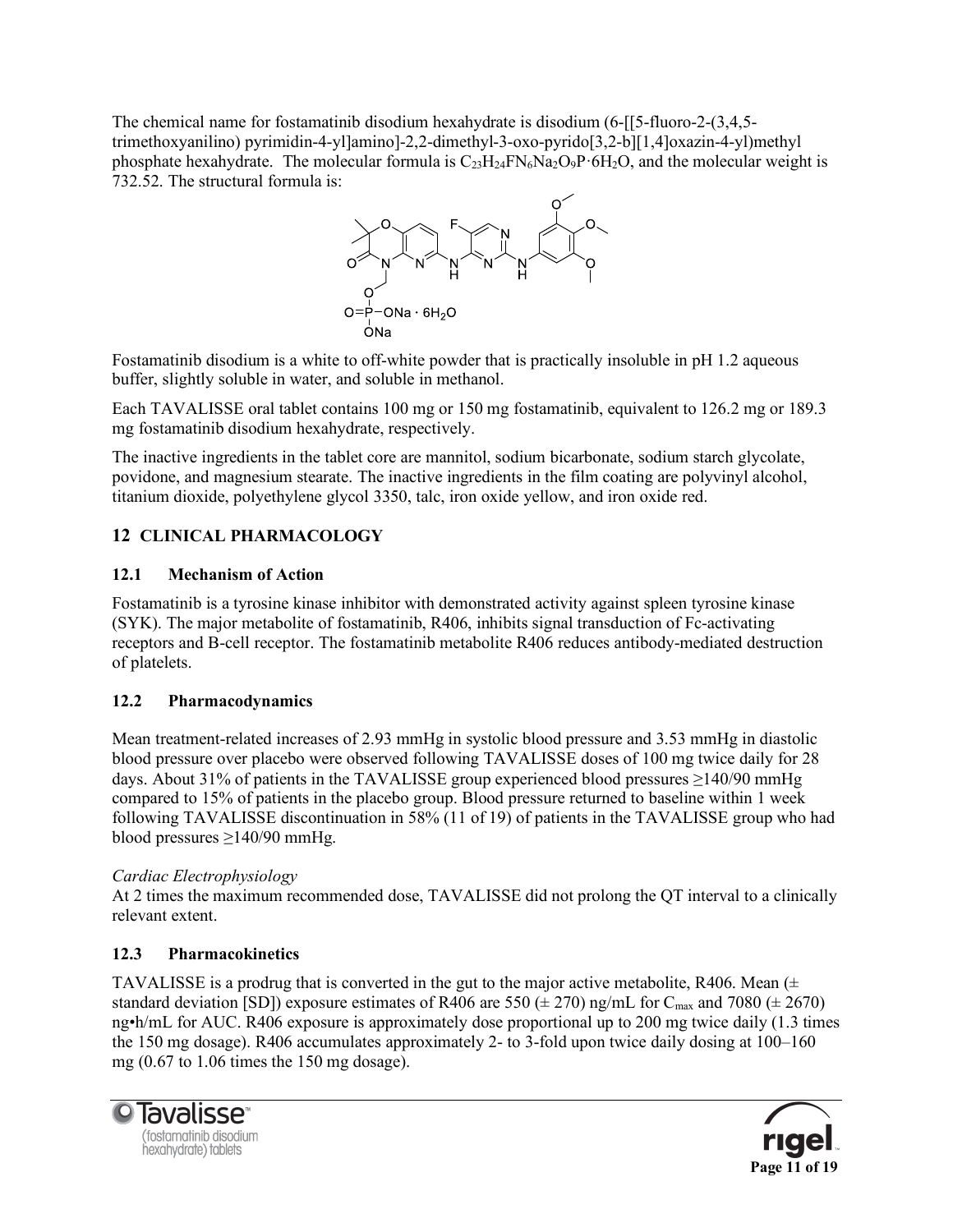## Absorption

After oral administration of TAVALISSE, the absolute bioavailability of R406 was 55%. The median t<sub>max</sub> of R406 is approximately 1.5 hours (range: 1 to 4 hours). Negligible levels of fostamatinib were found in plasma.

#### *Effect of Food*

Administration of TAVALISSE with a high-calorie, high-fat meal (deriving approximately 150, 250, and 500–600 calories from protein, carbohydrate, and fat, respectively) increased R406 AUC by 23% and Cmax by 15% *[see Dosage and Administration (2.1)]*.

## **Distribution**

In *in vitro* studies, the R406 is 98.3% protein bound in human plasma. The red blood cell to plasma concentration ratio is approximately 2.6. The mean  $(\pm SD)$  volume of distribution at steady-state of R406 is 256 ( $\pm$  92) L.

#### Elimination

The mean  $(\pm SD)$  terminal half-life of R406 is approximately 15  $(\pm 4.3)$  hours.

#### *Metabolism*

TAVALISSE is metabolized in the gut by alkaline phosphatase to the major active metabolite, R406. R406 is extensively metabolized, primarily through pathways of CYP450-mediated oxidation (by CYP3A4) and glucuronidation (by UDP glucuronosyltransferase [UGT]1A9). R406 is the predominant moiety in the systemic circulation, and there was minimal exposure to any R406 metabolites.

#### *Excretion*

Following an oral dose of TAVALISSE, approximately 80% of the R406 metabolite is excreted in feces with approximately 20% excreted in the urine. The major component excreted in urine was R406 N-glucuronide. The major components excreted in feces were R406, *O*-desmethyl R406 and a metabolite produced by gut bacteria from the *O*-desmethyl metabolite of R406.

#### Specific Populations

Population pharmacokinetics analyses indicate TAVALISSE is not altered based on age, sex, race/ethnicity. In addition, the pharmacokinetics of TAVALISSE is not altered in patients with renal impairment (creatinine clearance  $[CLcr] \geq 30$  to  $\lt 50$  mL/min, estimated by Cockcroft Gault equation and end stage renal disease requiring dialysis), or hepatic impairment (Child-Pugh Class A, B and C).

#### Drug Interaction Studies

## Clinical Pharmacology Studies

No significant interactions were seen with concomitant use of TAVALISSE with the following drugs: methotrexate (OAT1/3 transporters), midazolam (CYP3A4 substrate), microgynon (ethinyl estradiol and levonorgestrel), warfarin, pioglitazone (CYP2C8 substrate) and ranitidine (H2-antagonist that increases gastric pH).

## *Effect of Other Drugs on TAVALISSE*

Strong CYP3A4 inhibitor: Concomitant use of ketoconazole (200 mg twice daily for 3.5 days) with a single dose of 80 mg TAVALISSE (0.53 times the 150 mg dosage) increased R406 AUC by 102% and  $C_{\text{max}}$  by 37%.



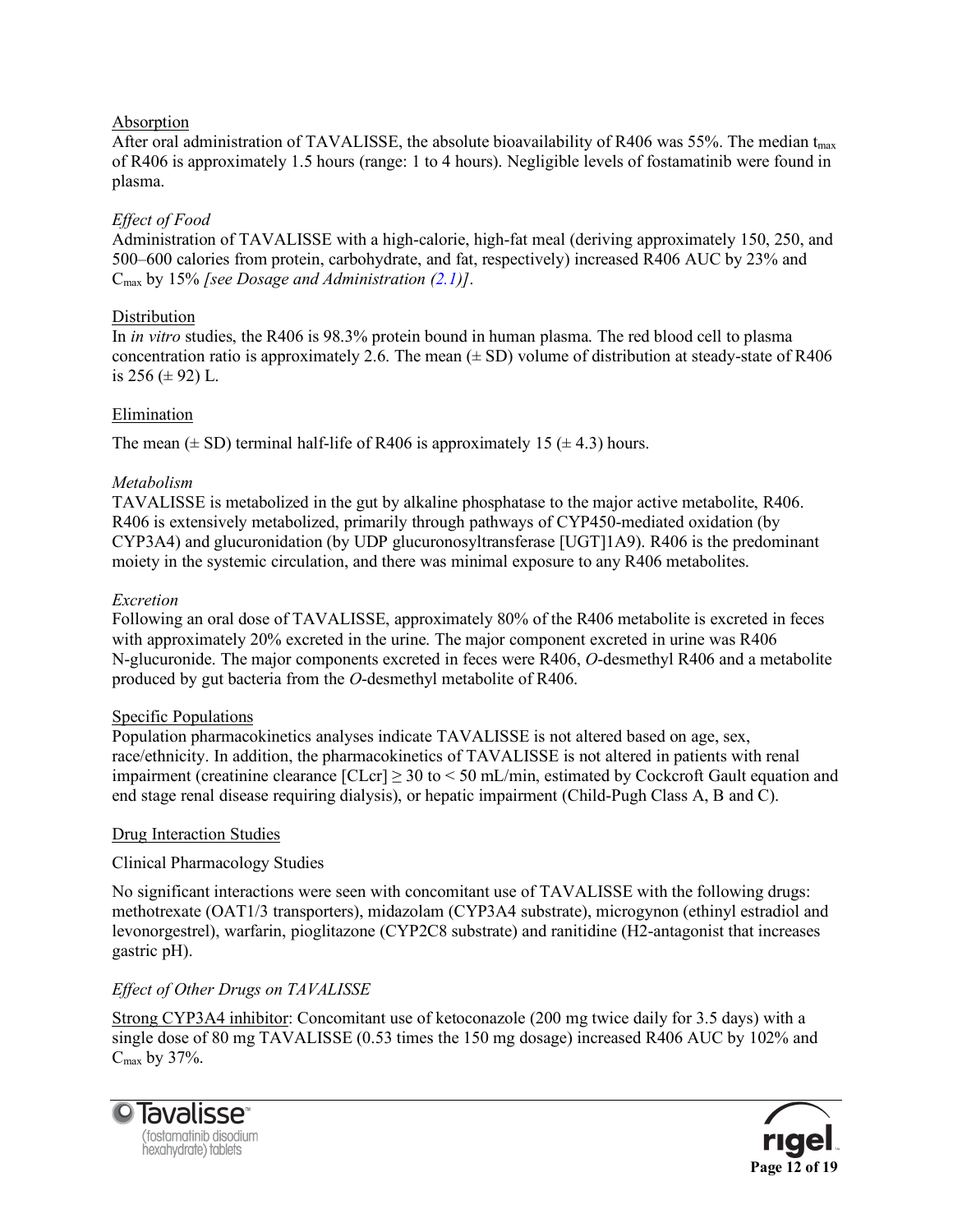Moderate CYP3A4 Inhibitor: Concomitant use of verapamil (80 mg three times daily for 4 days) with a single dose of 150 mg TAVALISSE increased R406 AUC by 39% and C<sub>max</sub> by 6%.

CYP3A4 inducer: Concomitant use of rifampicin (600 mg once daily for 8 days) with a single dose of 150 mg TAVALISSE decreased R406 AUC by 75% and Cmax by 59% .

*Effect of TAVALISSE on Other Drugs*

CYP3A4 substrate: Concomitant use of simvastatin (single dose 40 mg) with 100 mg twice daily TAVALISSE increased simvastatin AUC by 64% and Cmax by 113% and simvastatin acid AUC by 64% and  $C_{\text{max}}$  by 83%.

BCRP substrate*:* Concomitant use of rosuvastatin (single dose 20 mg) with 100 mg twice daily TAVALISSE increased rosuvastatin AUC by 95% and C<sub>max</sub> by 88%.

P-gp substrate*:* Concomitant use of digoxin (0.25 mg once daily) with 100 mg twice daily TAVALISSE increased digoxin AUC by 37% and C<sub>max</sub> by 70%.

In Vitro Studies

TAVALISSE is an inhibitor of the human P-gp efflux transporter in vitro.

CYP3A4 and UGT1A9 are involved in the metabolism of R406. R406 is a substrate of P-gp but not of other major transporters (OAT1/3, OCT2, OATP1B1/3, MRP2, and BCRP). R406 can inhibit CYP3A4 and BCRP, and can induce CYP2C8 activity.

R406 is an inhibitor of UGT1A1. Inhibition of UGT1A1 may result in increased unconjugated bilirubin in the absence of other LFT abnormalities.

# **13 NONCLINICAL TOXICOLOGY**

# **13.1 Carcinogenesis, Mutagenesis, Impairment of Fertility**

Fostamatinib was not carcinogenic in a 2-year study in mice when administered daily by oral gavage at doses up to 500/250 mg/kg/day, and was not carcinogenic in rats when administered by oral gavage at 45 mg/kg/day.

Fostamatinib and its major active metabolite (R406) were not mutagenic in an in vitro bacterial reverse mutation (Ames) assay or clastogenic in an in vitro human lymphocyte chromosomal aberration assay or an in vivo mouse bone marrow micronucleus assay.

In a fertility study with oral fostamatinib, all mating (e.g., time to mating, breeding proficiency), sperm assessments (e.g., number and motility), and organ weight (e.g., paired testis weight) parameters in male rats were unaffected by dosages as high as 40 mg/kg/day, which is 6.7 times the MRHD. All mating and fertility parameters in female rats were unaffected by dosages as high as 11 mg/kg/day (which is 1.8 times the MRHD), but a slight decrease in pregnancy rates and an increase in post-implantation loss were seen at 25 mg/kg/day, which is 4.2 times the MRHD.

# **14 CLINICAL STUDIES**

TAVALISSE was studied in two placebo-controlled efficacy and safety studies (referred to as FIT-1 [NCT02076399] and FIT-2 [NCT02076412]), and in an open-label extension study referred to as FIT-3 (NCT 02077192).



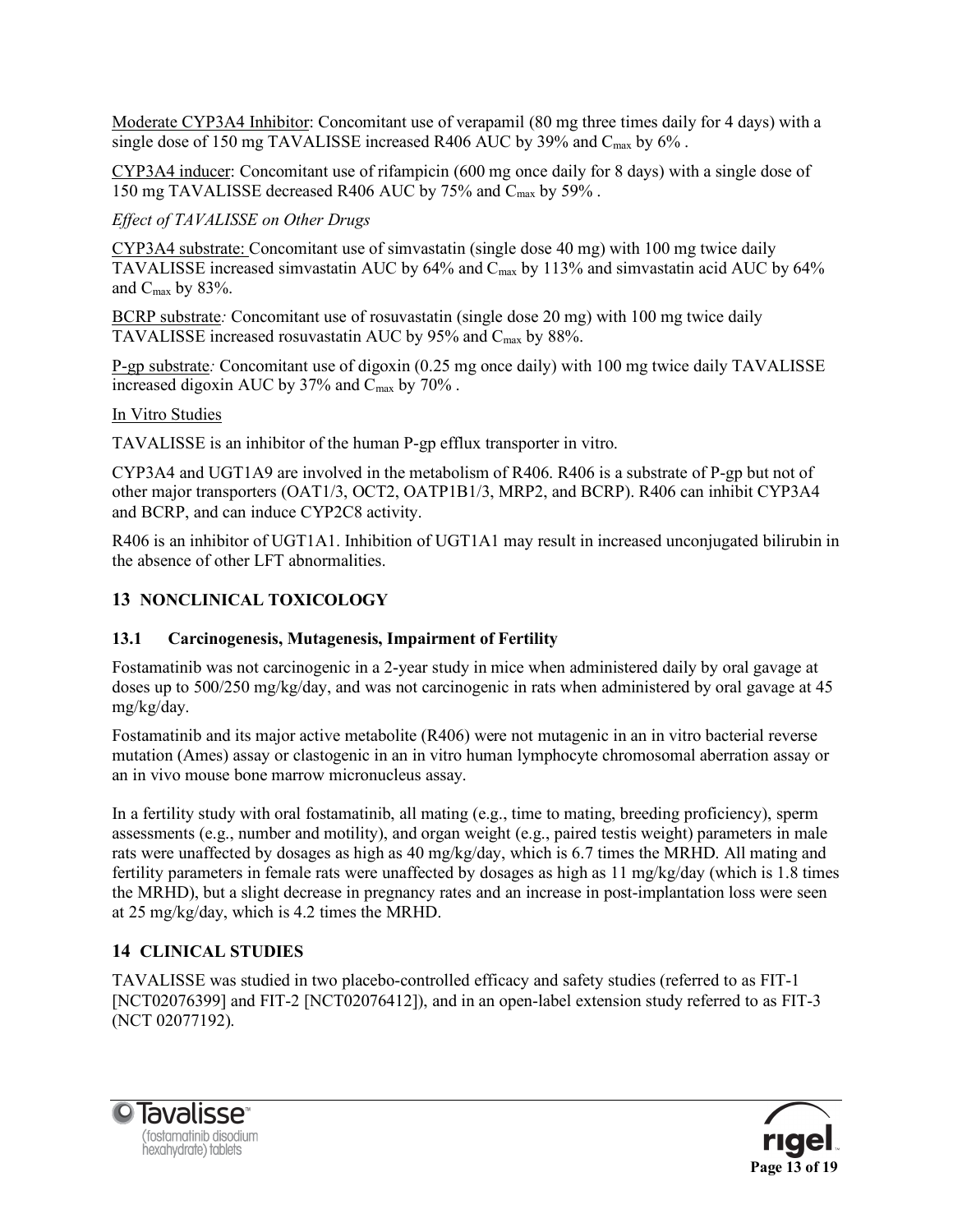Randomized, Placebo-Controlled Studies

A total of 150 patients with persistent or chronic ITP, who had an insufficient response to previous treatment (which included corticosteroids, immunoglobulins, splenectomy, and/or a thrombopoietin receptor agonists) were enrolled in two identical, double-blind, placebo-controlled studies that were conducted in different countries. For each study, patients were randomized 2:1 to TAVALISSE or placebo for 24 weeks; randomization was stratified with respect to prior splenectomy and severity of thrombocytopenia. Stable concurrent ITP therapy (glucocorticoids [< 20 mg prednisone equivalent per day], azathioprine, or danazol) was allowed, and rescue therapy was permitted, if needed. All patients initially received study drug at 100 mg twice daily (or matching placebo). Based on platelet count and tolerability, dose escalation to 150 mg twice daily (or matching placebo) was undertaken in 88% of patients at Week 4 or later. Patients who did not respond to treatment after 12 weeks, as well as patients who completed the 24-week double blind study, were eligible to enroll in open-label extension study (FIT-3).

Patients enrolled in the placebo-controlled studies had a median age of 54 years (range: 20 to 88), and the majority were female (61%) and were White (93%). Prior ITP treatments were varied, with the most common including corticosteroids (94%), immunoglobulins (53%), and thrombopoietin receptor agonists (TPO-RA) (48%). Most patients had chronic ITP (93%), with a median time since ITP diagnosis of 8.45 years, and 35% had undergone splenectomy. At baseline, the median platelet count was  $16 \times 10^9$ /L (with almost half [45]%) less than  $15 \times 10^9$ /L) and 47% were on stable ITP therapy.

In Study FIT-1, 76 patients were randomized; 51 to the TAVALISSE group and 25 to the placebo group. In Study FIT-2, 74 patients were randomized; 50 to the TAVALISSE group and 24 to the placebo group. The efficacy of TAVALISSE was based on stable platelet response (at least 50  $\times 10^9$ /L on at least 4 of the 6 visits between Weeks 14 to 24). Study outcomes for FIT-1 and FIT-2 are shown in Table 5.

|                                         | <b>Study FIT-1</b>                                  |         | <b>Study FIT-2</b>           |                     |  |
|-----------------------------------------|-----------------------------------------------------|---------|------------------------------|---------------------|--|
|                                         | <b>TAVALISSE</b><br>Placebo<br>$(N=51)$<br>$(N=25)$ |         | <b>TAVALISSE</b><br>$(N=50)$ | Placebo<br>$(N=24)$ |  |
| <b>Study Outcomes</b>                   | $n$ (%)                                             | n(%)    | $n$ (%)                      | n(%)                |  |
| Stable platelet response <sup>1,2</sup> | 9(18)                                               | 0(0)    | 8 (16)                       | 1(4)                |  |
|                                         | $p^3 = 0.03$                                        |         | NS                           |                     |  |
| Rolled-over into FIT-3 at Week $124$    | 28(55)                                              | 22 (88) | 33 (66)                      | 19 (79)             |  |
| Completed study (Week 24)               | 12(24)                                              | 1(4)    | 13(26)                       | 2(8)                |  |

## **Table 5: Study Outcomes from Placebo-Controlled Clinical Studies**

<sup>1</sup> Includes all patients with platelet counts and excludes patients whose platelet counts were measured following rescue therapy after Week 10

<sup>2</sup> Stable platelet response was prospectively defined as a platelet count of at least 50 x 10<sup>9</sup>/L on at least 4 of the 6 visits between Weeks 14 and 24

3 p-value from Fisher Exact test

<sup>4</sup> Patients who did not respond to treatment after 12 weeks were eligible to enroll in open-label extension study. NS = Did not demonstrate a stastistically significant difference between treatment arms



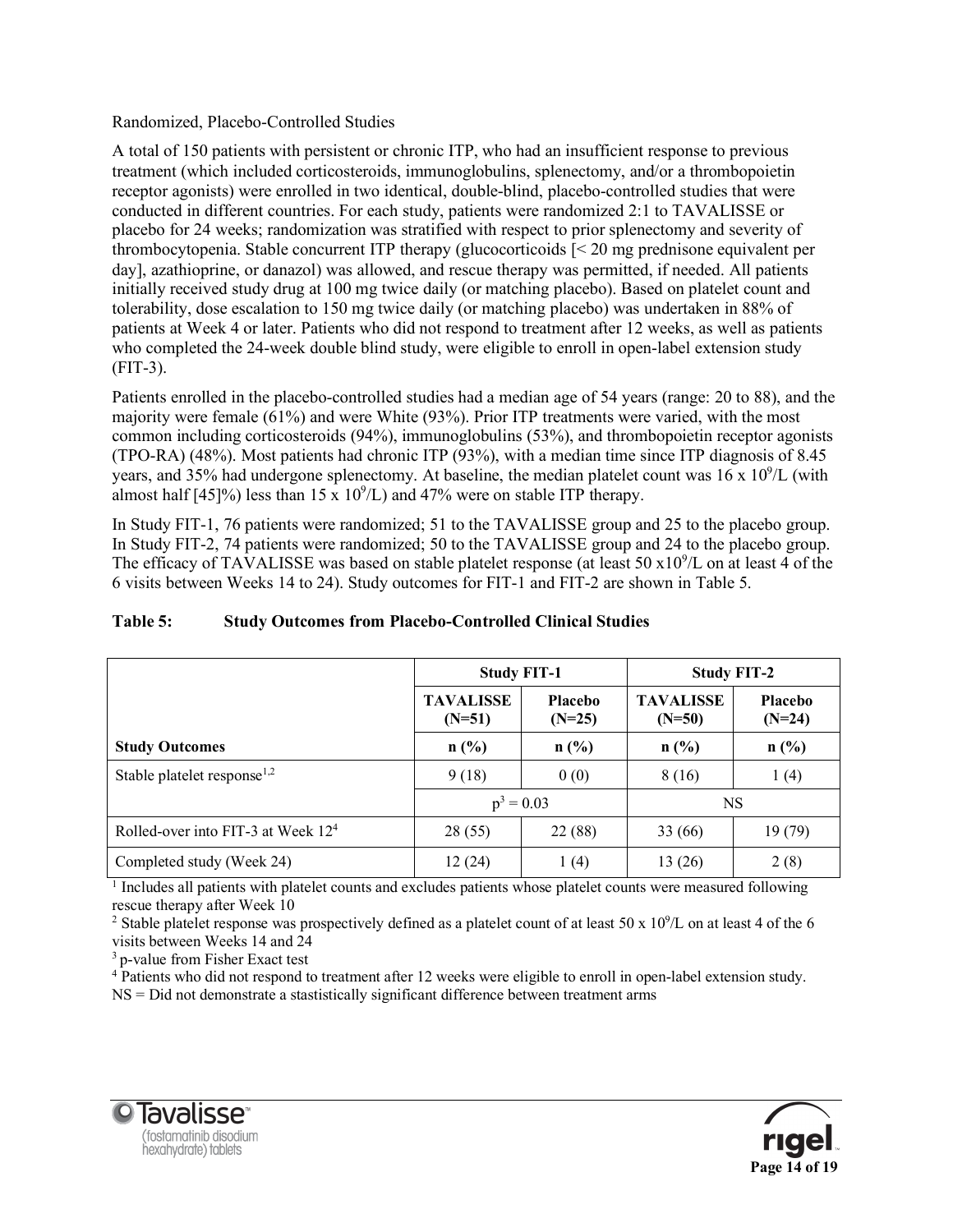In the FIT-1 and FIT-2 studies a total of 47 patients in the TAVALISSE arm had received a prior TPO-RA treatment; among these patients, 8 patients (17%) achieved a stable response to TAVALISSE. All 8 patients had previously discontinued TPO-RA due to loss of effect. Rescue medication was required by 30% and 45% of patients receiving TAVALISSE or placebo, respectively.

During the placebo-controlled studies, the incidence of bleeding occurred in 29% and 37% of patients in the TAVALISSE and placebo arms, respectively. Moderate, severe and serious bleeding events are described in Table 6. All severe events led to hospitalizations.

#### **Table 6: Incidence of Moderate, Severe and Serious Bleeding-Related Events (Placebo-Controlled Efficacy Population)**

|                                                       | <b>TAVALISSE</b><br>Total N=101 | <b>Placebo</b><br>Total N=49 |
|-------------------------------------------------------|---------------------------------|------------------------------|
| <b>Parameter</b>                                      | $n$ (%)                         | $n$ (%)                      |
| Incidence of moderate bleeding-related adverse events | 9(9)                            | 5(10)                        |
| Incidence of severe bleeding-related adverse events   | 1(1)                            | 3(6)                         |
| Incidence of serious bleeding-related adverse events  | 4(4)                            | 5(10)                        |

# Extension Study

The FIT-3 trial is an open label extension study. Patients from FIT-1 and FIT-2 who completed 24 weeks of treatment, or who did not respond to treatment any time after 12 weeks, were eligible to enroll in this study. Patients remained blinded to their treatment assignment from the previous study (TAVALISSE or placebo), so their starting dose in this study was based on their final platelet count. Patients designated as responders (defined as achievement of platelet count of at least 50 x  $10^9$ /L) at the time of roll over continued in the extension study at their current trial dose and regimen. Patients who entered the extension study as non-responders (defined as platelet count less than  $50 \times 10^9$ /L) received TAVALISSE 100 mg twice daily regardless of their dose and regimen in the prior study.

For the FIT-3 trial, 123 patients were enrolled, 44 patients previously randomized to placebo and 79 patients previously randomized to TAVALISSE. Stable response in this study was prospectively defined as no 2 visits, at least 4 weeks apart, with a platelet count less than 50 x  $10^9/L$ , without an intervening visit with a platelet count of at least 50 x  $10^9$ /L (unrelated to rescue therapy), within a period of 12 weeks following initial achievement of the target platelet count. Sixty-one of the 123 subjects (50%) have discontinued from the study early.

In a prospectively defined analysis, the 44 subjects treated with placebo in the prior study were evaluated for stable response for TAVALISSE. Ten of these subjects (23%) (including a single subject who was classified as a placebo responder in the prior study) met the criteria for stable response.

Among the subjects who achieved stable response in FIT-1, FIT-2 and FIT-3 trials, 18 subjects maintained the platelet count of at least 50 x  $10^9$ /L for 12 months or longer.

# **16 HOW SUPPLIED/STORAGE AND HANDLING**

TAVALISSE 100 mg tablets are round, biconvex, orange, film-coated tablets debossed with "100" on one side and "R" on the reverse side.



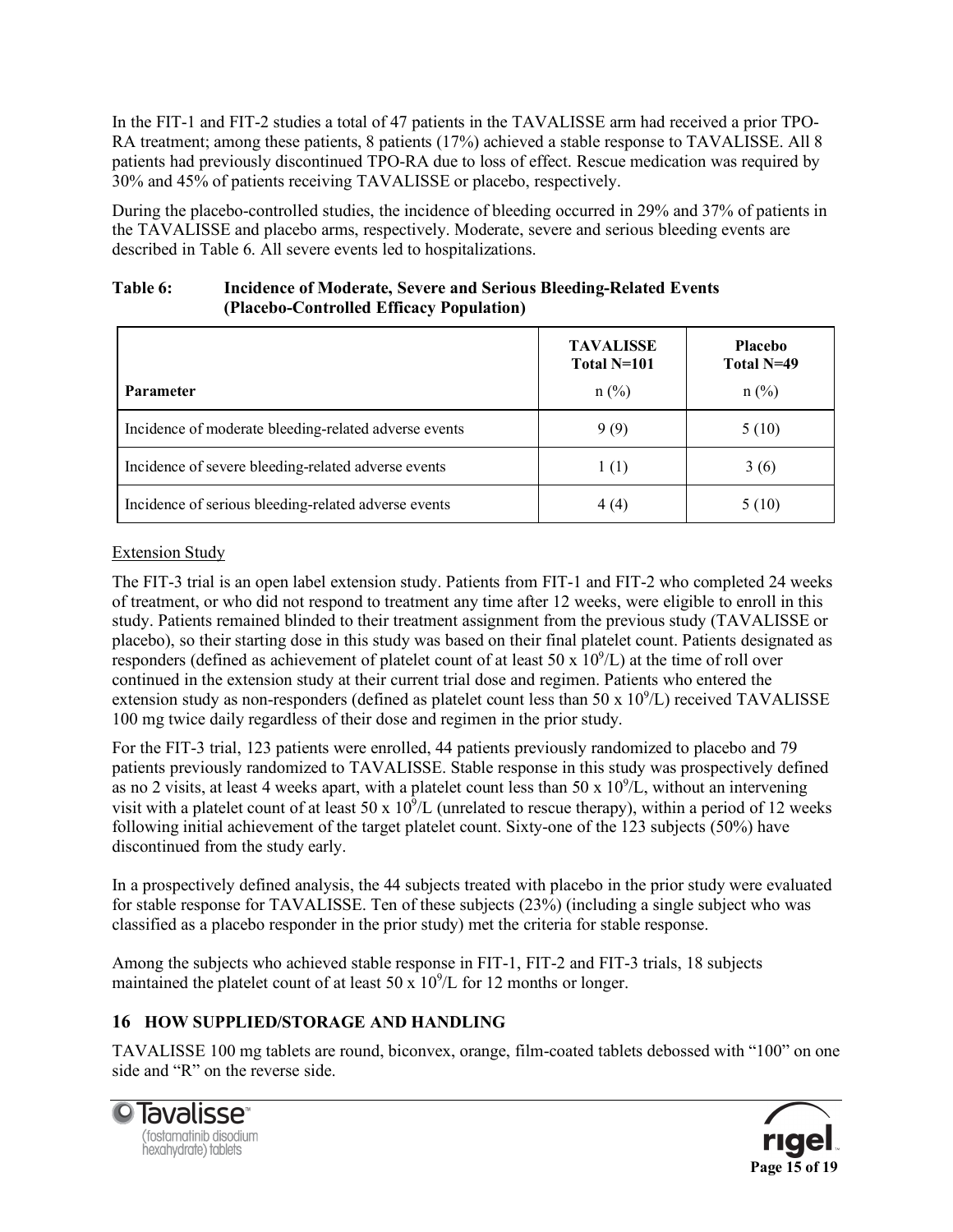TAVALISSE 150 mg tablets are oval, biconvex, orange, film-coated tablets debossed with "150" on one side and "R" on the reverse side.

| 100 mg tablets: Available in bottle of 60 with 2 desiceant canisters | NDC 71332-001-01 |
|----------------------------------------------------------------------|------------------|
| 150 mg tablets: Available in bottle of 60 with 2 desiceant canisters | NDC 71332-002-01 |

Store at room temperature,  $20^{\circ}$ C to  $25^{\circ}$ C (68<sup>°</sup>F to 77<sup>°</sup>F); excursions permitted between 15<sup>°</sup>C to 30<sup>°</sup>C (59°F to 86°F) [see USP Controlled Room Temperature]. Do not remove desiccants.

# **17 PATIENT COUNSELING INFORMATION**

Advise the patient to read the FDA-approved patient labeling (Patient Information).

• Hypertension:

Inform patients that periodic monitoring of their blood pressure is required, as high blood pressure has occurred in patients taking TAVALISSE. Inform patients of the signs and symptoms of hypertension. Advise patients to undergo routine blood pressure monitoring and to contact their health care provider if blood pressure is elevated or if they experience signs or symptoms of hypertension *[see Warnings and Precautions (5.1*)*]*.

• Hepatotoxicity:

Inform patients that periodic monitoring of their liver enzymes is required, and any elevations (which may indicate liver injury) will be managed appropriately, including interruption, reduction, or discontinuation of TAVALISSE *[see Warnings and Precautions (5.2*)*]*.

• Diarrhea:

Advise patients to use supportive care measures, and if diarrhea becomes severe, it may necessitate interruption, reduction, or discontinuation of TAVALISSE *[see Warnings and Precautions (5.3)]*.

• Neutropenia:

Inform patients that monitoring of their complete blood counts is required, and a decrease in neutrophils may necessitate interruption, reduction, or discontinuation of TAVALISSE *[see Warnings and Precautions (5.4)]*.

- Advise patients to inform their healthcare providers of all their medications, including prescription medicines, over-the-counter drugs, vitamins, and herbal products *[see Drug Interactions (7)]*.
- Embryo-Fetal Toxicity

Advise females to inform their healthcare provider if they are pregnant or become pregnant. Inform female patients of the potential risk to a fetus *[see Use in Specific Populations (8.1)]*.

Advise females of reproductive potential to use effective contraception during treatment and for at least 1 month after receiving the last dose of TAVALISSE *[see Warnings and Precautions (5.5) and Use in Specific Populations (8.1, 8.3)]*.

• Lactation

Advise lactating women not to breastfeed during treatment with TAVALISSE and for at least 1 month after the last dose *[see Use in Specific Populations (8.2)]*.

• Inform patients that TAVALISSE may be taken with or without food. In the case of a missed dose of TAVALISSE, instruct patients to take their next dose at its regularly scheduled time.



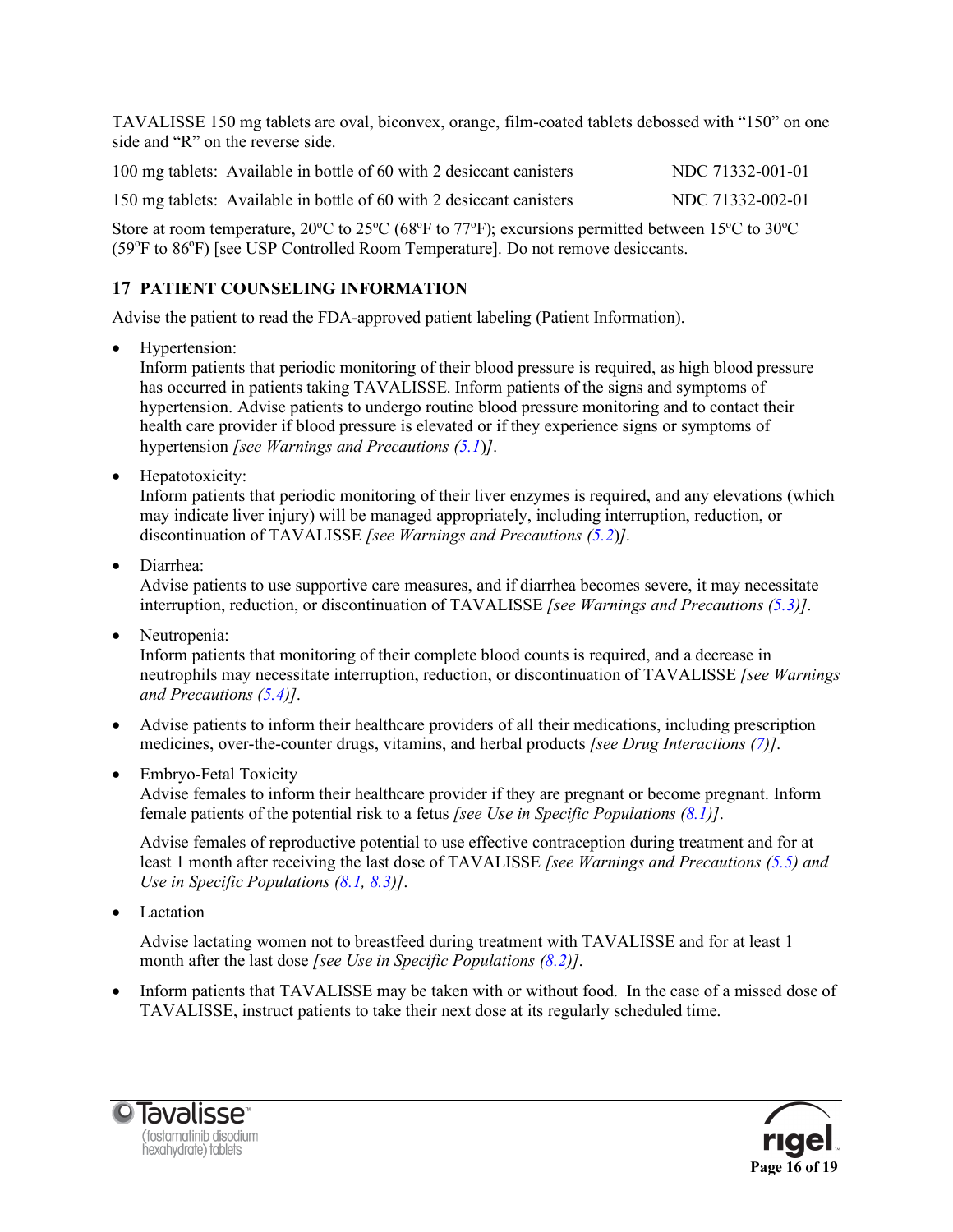#### **PATIENT INFORMATION TAVALISSE™ (TAV-a-leese) (fostamatinib disodium hexahydrate) tablets**

#### **What is the most important information I should know about TAVALISSE? TAVALISSE can cause serious side effects, including:**

- **High blood pressure (hypertension).** New or worsening high blood pressure is common in people treated with TAVALISSE and can be severe. Your healthcare provider will check your blood pressure regularly during treatment with TAVALISSE. If needed, your healthcare provider may start you on blood pressure medicine or change your current medicine to treat your blood pressure. Tell your healthcare provider if you get headaches, confusion, dizziness, chest pain or shortness of breath.
- **Liver problems.** Changes in liver function blood tests are common with TAVALISSE. Liver problems may occur and can be severe. Your healthcare provider will regularly do blood tests to check how well your liver is working during treatment with TAVALISSE.
- **Diarrhea**. Diarrhea is common in people treated with TAVALISSE and can be severe. Tell your healthcare provider if you get diarrhea during treatment with TAVALISSE. Your healthcare provider may recommend changes in your diet, drinking more water, or medicine to limit these symptoms.
- **Decrease in white blood cell counts (neutropenia).** Decreases in your white blood cell count are common with TAVALISSE and can be severe. This may increase your risk for infection, including serious infections. Your healthcare provider will regularly do blood tests to check your white blood cell counts.

Your healthcare provider may change your dose, temporarily stop, or permanently stop treatment with TAVALISSE if you have side effects.

#### **See "What are the possible side effects of TAVALISSE?" for more information about side effects.**

#### **What is TAVALISSE?**

TAVALISSE is a prescription medicine that is used to treat adults with low platelet counts due to chronic immune thrombocytopenia (ITP) when a prior treatment for ITP has not worked well enough.

It is not known if TAVALISSE is safe and effective in children.

#### **Before you take TAVALISSE, tell your healthcare provider about all of your medical conditions, including if you:**

- have high blood pressure
- have liver problems
- are pregnant or plan to become pregnant. TAVALISSE can harm your unborn baby.
	- Your healthcare provider will check if you are pregnant before starting treatment with TAVALISSE.
	- o Females who can become pregnant should use effective birth control during treatment with TAVALISSE and for at least 1 month after the last dose.
- are breastfeeding or plan to breastfeed. You should not breastfeed during treatment with TAVALISSE and for at least 1 month after the last dose.

**Tell your healthcare provider about all the medicines you take**, including prescription and over-thecounter medicines, vitamins, and herbal supplements. Taking TAVALISSE with certain other medicines may affect how the other medicines work and other medicines may affect how TAVALISSE works.

Know the medicines you take. Keep a list of them and show it to your healthcare provider and pharmacist when you get a new medicine.



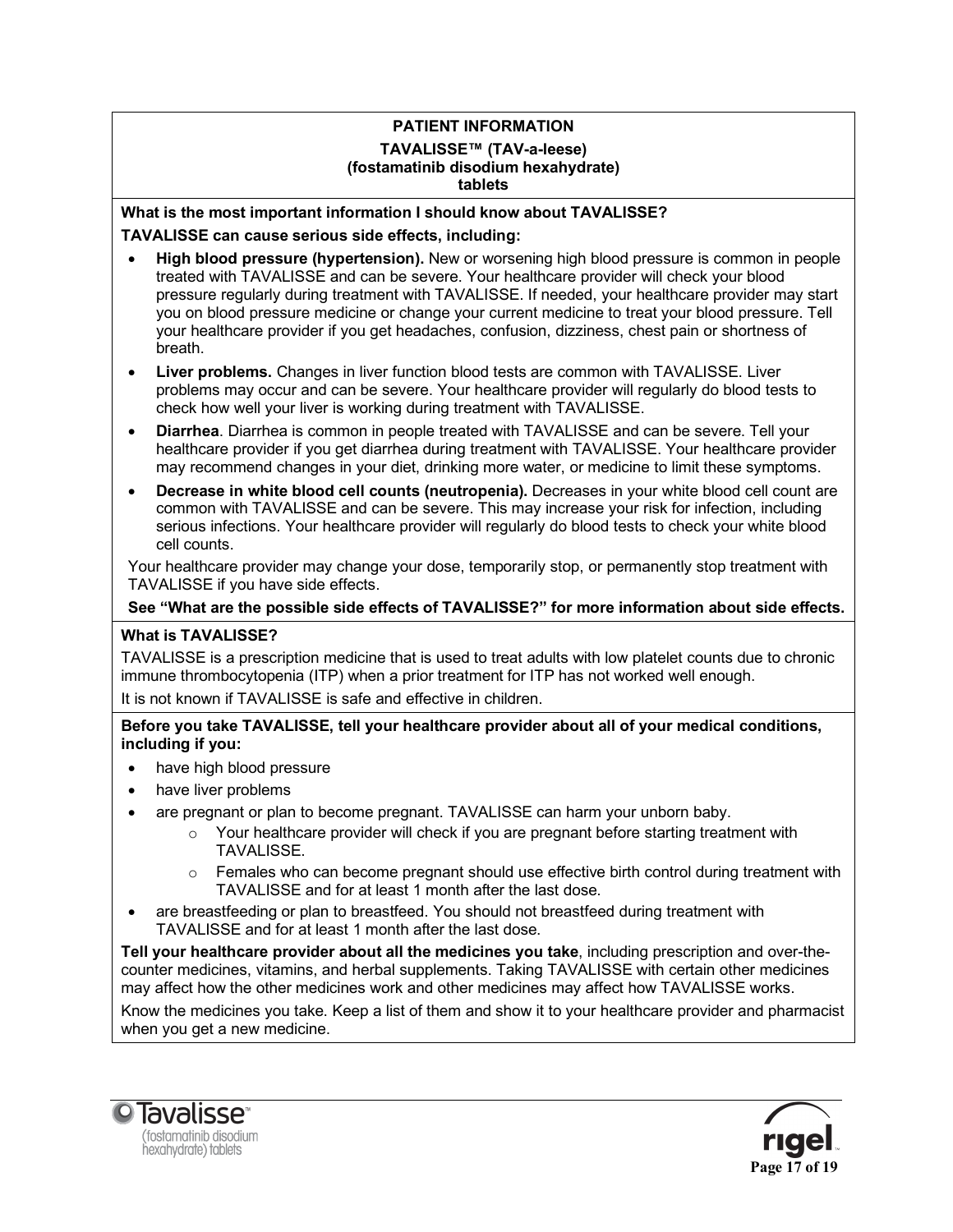#### **How should I take TAVALISSE?**

- Take TAVALISSE exactly as your healthcare provider tells you to take it.
- Take TAVALISSE with or without food.
- If you miss a dose of TAVALISSE, take your next dose at its regularly scheduled time.
- If you take too much TAVALISSE, call your healthcare provider right away or go to the nearest hospital emergency room right away.
- Your healthcare provider will check your platelet count during your treatment with TAVALISSE and may change your dose of TAVALISSE as needed.

#### **What are the possible side effects of TAVALISSE?**

#### **See "What is the most important information I should know about TAVALISSE?"**

The most common side effects of TAVALISSE include:

• nausea

• rash

• dizziness

- **tiredness** • chest pain
- respiratory infection

stomach (abdomen) pain

These are not all the side effects of TAVALISSE. For more information, ask your healthcare provider or pharmacist.

Call your doctor for medical advice about side effects. You may report side effects to FDA at 1-800-FDA-1088.

#### **How should I store TAVALISSE?**

- Store TAVALISSE at room temperature between 68°F and 77°F (20°C to 25°C).
- The bottle of TAVALISSE contains 2 desiccant canisters that help keep your medicine dry. Do not remove the desiccant canisters from the bottle.

#### **Keep TAVALISSE and all medicines out of the reach of children.**

#### **General information about the safe and effective use of TAVALISSE**

Medicines are sometimes prescribed for purposes other than those listed in the Patient Information. Do not use TAVALISSE for a condition for which it was not prescribed. Do not give TAVALISSE to other people, even if they have the same symptoms that you have. It may harm them. You can ask your healthcare provider or pharmacist for information about TAVALISSE that is written for health professionals.

#### **What are the ingredients in TAVALISSE?**

**Active ingredient:** fostamatinib disodium hexahydrate

**Inactive ingredients:** The tablet core contains mannitol, sodium bicarbonate, sodium starch glycolate, povidone, and magnesium stearate. The film coating contains polyvinyl alcohol, titanium dioxide, polyethylene glycol 3350, talc, iron oxide yellow, and iron oxide red.

This Patient Information has been approved by the U.S. Food and Drug Administration. In the State of the Insulation of the U.S. Food and Drug Administration.